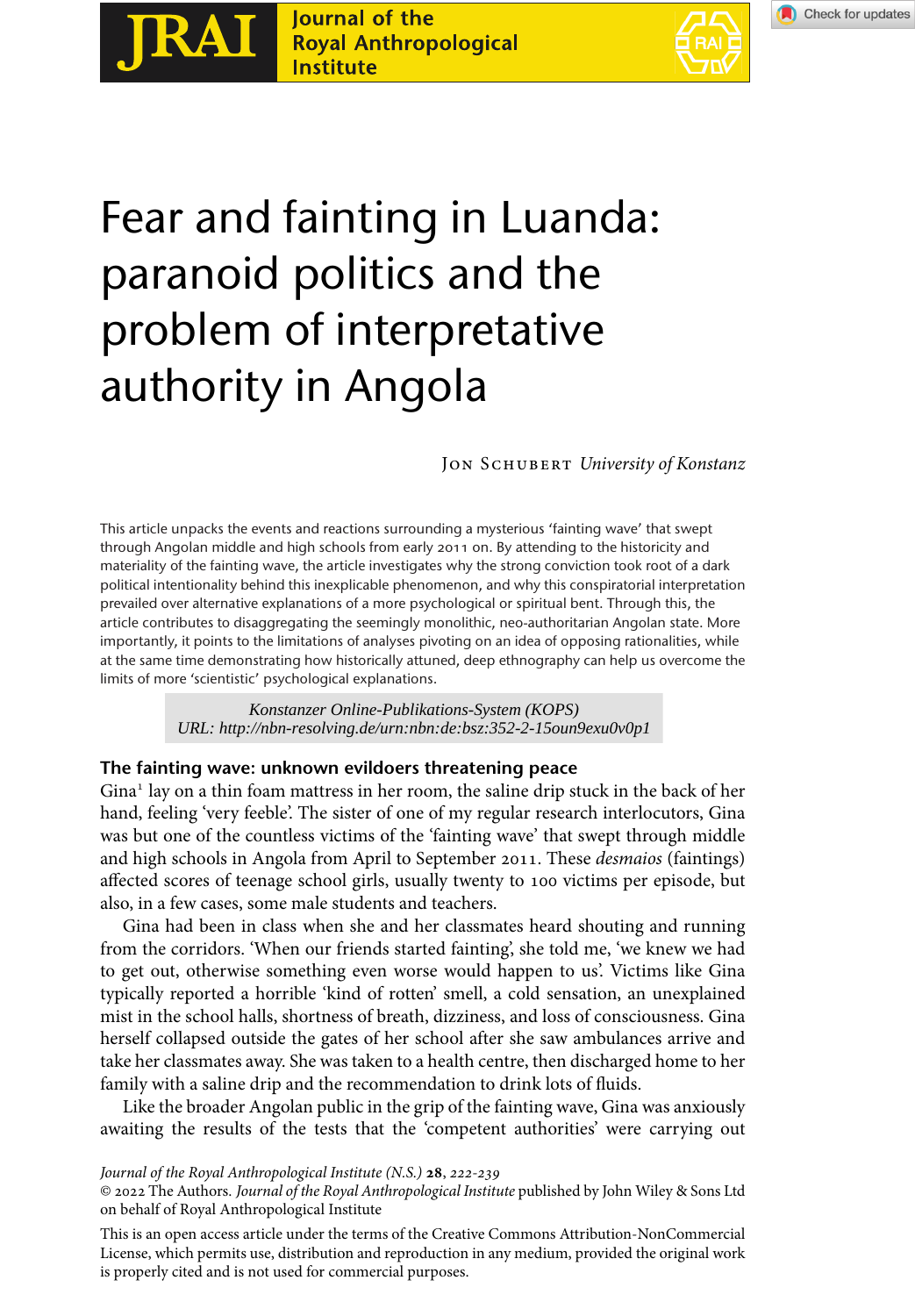to discover what unknown substance or gas had caused her to faint. And, more significantly, she shared the widespread belief that someone had to be behind the mysterious attacks: 'It can only be a person who is behind this. There is no other reason, no other justification for this. No one knows, even the *segurança* [state security service] do not know'.

The fainting wave had started in technical schools, when over ninety students fainted at the PUNIV (pre-university) in Nova Vida, and around twenty students at the Cazenga *politécnico* (polytechnic high school) a few days later. Because these were newly built schools, with laboratories, and because the first victims reported a 'smell of gas', it was thought that an 'unknown gas' had caused the fainting. The authorities reacted swiftly: victims were rushed to hospitals by ambulance, where they were administered saline drips, while the Criminal Investigation Service (Serviço de Investigação Criminal, SIC) launched a forensic investigation into the nature of the gas, declaring that a group of unknown *malfeitores* (evildoers) were using an unknown toxic substance to create panic and destabilize the country. The police were conducting investigations to identify the gas, as well as the people who were responsible for the attacks, state media reported.

As the wave started spreading across Luanda's high schools, the authorities stepped up their response: armed police units and canine brigades set up entry checks at the school gates, with students searched and any suspicious items of cosmetics confiscated. Victims were rushed to isolation wards and had their blood taken for analysis, though the only treatment available was ultimately the administration of fluids. Leading lights of the ruling MPLA – the Popular Movement for the Liberation of Angola (Movimento Popular de Libertação de Angola) – appealed for calm. Sebastião Bento Bento, the then first party secretary for Luanda, deplored the 'general climate of instability' in the state-controlled public newspaper *Jornal de Angola*, and demanded 'vigilance' from all citizens to denounce and 'unmask the evil-doing individuals at the service of crime and interests alien to the Angolan people'. He added that he had no doubt that the same people who 'mobilize the youth to realize… demonstrations of public disorder, intrigue, and offence to government entities' were also behind these criminal acts in the schools (*Jornal de Angola* 2011).

Still the fainting wave gained in amplitude. Having by now affected a majority of Luandan high schools, it reached Caxito, the provincial capital of neighbouring Bengo; then reports started coming in from more distant provinces, like Cabinda, Uíge, and Namibe. In July, at the peak of the wave, state news agency ANGOP reported, 'Over the last twenty-four hours, [there have been] 570 cases of fainting in the provinces of Luanda and Namibe', and affirmed that the police were still searching for the gas that caused it: 'Until now, the type of toxic substance has not been identified, nor have the authors of those practices been repudiated by society' (ANGOP 2011).

As the authorities appeared unable to put a stop to the phenomenon, alternative interpretations of the attacks started circulating. Yes, it was an unknown gas, people said, deployed with evil intent, but surely if Angola's state security service – 'the most powerful in the world, and stronger than the CIA', as a friend's cousin asserted – had not managed to discover who was behind it, it was obviously the government itself who was behind the attacks. Only the Ministry of the Interior had the capacity to import such a dangerous substance, and it was testing the gas on innocent girls as a means of crowd control. This would only get worse in the run-up to the elections, scheduled for late August 2012, citizens surmised darkly.

*Journal of the Royal Anthropological Institute (N.S.)* **28**, 222-239 © 2022 The Authors. *Journal of the Royal Anthropological Institute* published by John Wiley & Sons Ltd on behalf of Royal Anthropological Institute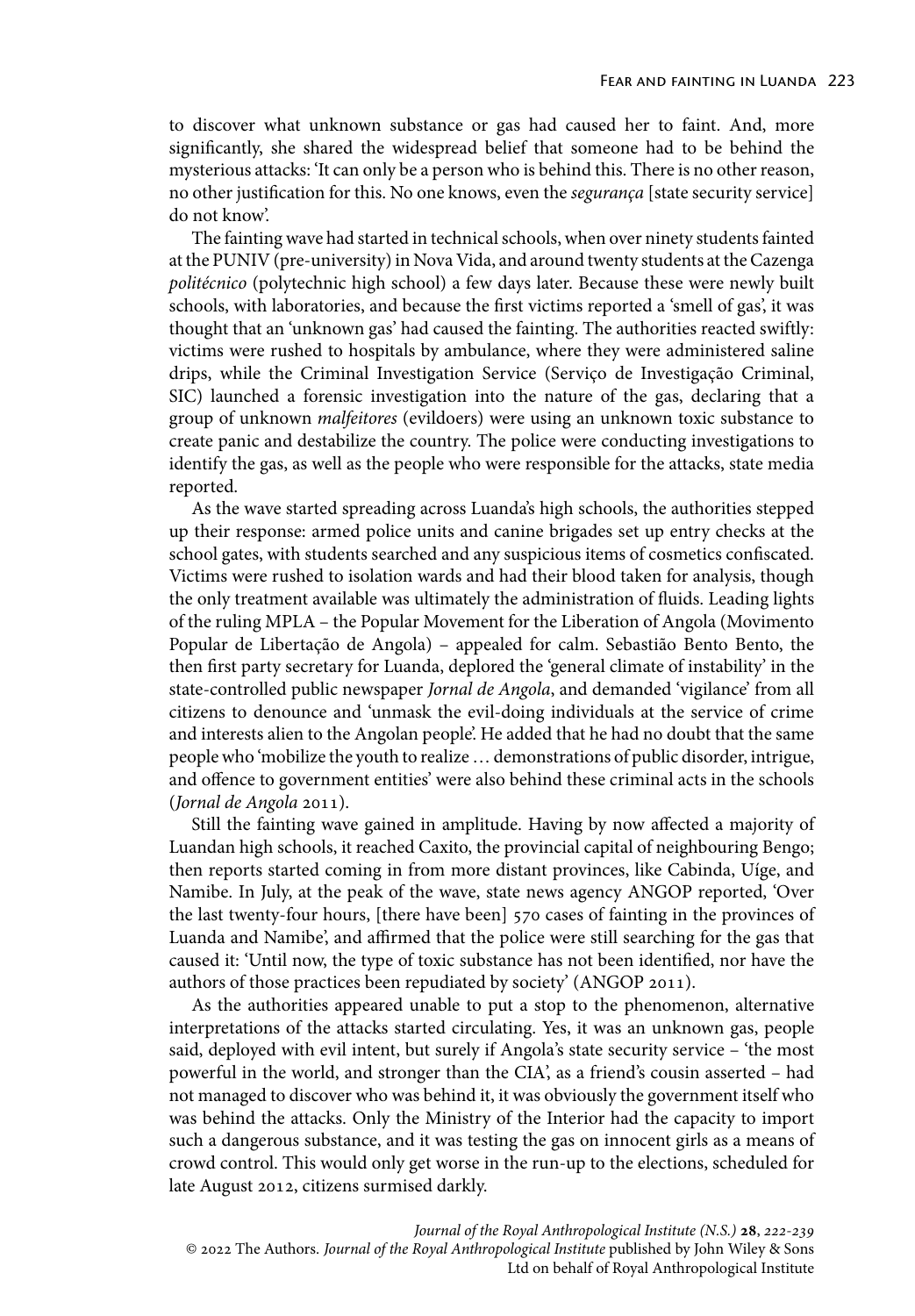Phenomena such as mass fainting, mass hysteria, or 'mass psychogenic illnesses' (in psychological parlance) pose a problem of interpretation, not only to the people directly affected by them, their closest friends and relatives, and society at large, but, as I develop below, also for anthropological scholarship. More than a metaphorical rumour or moral panic, the fainting wave had a distinct physicality and historicity. Taking Angolans' claims about the causes of the fainting wave seriously (cf. Littlewood 2016) sheds a light on recent Angolan political history. Returning to that history allows us to understand why the interpretations of the *desmaios* might have taken on this specific form and in this specific moment.

I suggest that the material reality of the fainting wave, and its effect on people's bodies, echoed Angolans' previous experiences of horrible, inexplicable events, of disappearing people, and of the state's capacity for violence against the population. At the same time, there was an unruliness to the fainting wave that resists simple, instrumental explanations, and, as I detail in the following, invites us to rethink the capacities and supposed unity of purpose of neo-authoritarian regimes like Angola and beyond, revealing how both the dominated and the dominant are caught up in the same webs of paranoia. The specificities of the Angolan case also open up a set of interrogations about anthropological interpretative authority itself, its limits and its strengths, especially when juxtaposed with facile culturalist or pop psychological analyses of comparable phenomena.

The argument I develop here is largely based on twelve months of ethnographic fieldwork in Luanda (2010-11), during which I tried to understand the ways in which the MPLA's continued dominance of Angolan social and political life was socially reproduced and renegotiated (Schubert 2017). When the fainting started, its political connotations made it centrally relevant to the questions I was interested in. However, questions of power, memory, and violence are delicate subjects in a post-conflict environment like Angola's, and talking about politics was, for a long time, almost impossible. Accordingly, while I managed to interview some official figures about the fainting wave, directly accessing its victims proved much more difficult. On the one hand, this was due to formal hurdles: schoolteachers and directors felt they could not openly reveal to me, a foreigner, what had happened, and especially not while the competent authorities were still investigating. On the other hand, despite my longstanding familiarity and ties with Angola,<sup>2</sup> I was socially not the best-placed person to freely talk to the girls and young women who had fainted, and, vice versa, they were not necessarily at ease discussing their bodily afflictions with me – a foreign, white, university-educated man, then unmarried and in my late twenties. As such, my access to the fainting wave was necessarily more oblique, through old friends or select contacts I had cultivated before it started, as well as through careful attention to hearsay, rumour, and reporting in the media and on social media. This, as well as the challenging nature of the material itself, might also explain why it took me nine years to feel in a position where I could properly start thinking and writing about it.

I start with government attempts to instrumentalize the inexplicable phenomenon for political purposes. I then place competing popular political interpretations in their sociohistorical context to propose why the nefarious political intent behind the events was never doubted, even if its authorship was. The next section considers the place and limits of anthropological and psychological interpretative authority. I then show how the phenomenon resists neat mapping onto political binaries by examining how the 'competent authorities', too, were caught up in the webs of this paranoid politics,

*Journal of the Royal Anthropological Institute (N.S.)* **28**, 222-239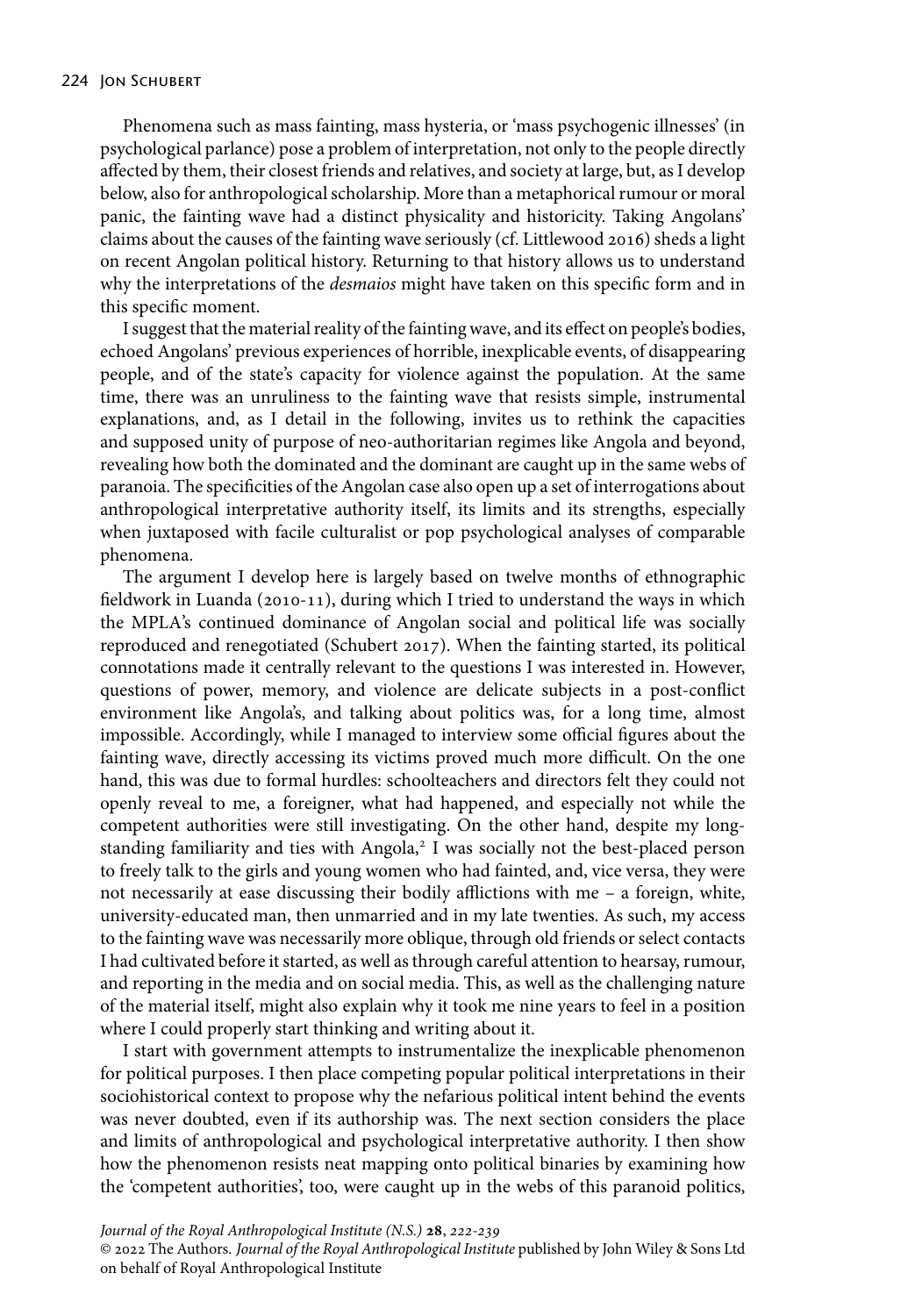which serves to disaggregate the seemingly monolithic MPLA state. The article's final section engages with the fainting wave's gendered dimension, before concluding with reflections on what is at stake in interpretative power and the limits of that authority.

# **Instrumentalizing a discourse of stability**

After the first episodes of fainting in Nova Vida and Cazenga, government authorities were quick to ascribe the fainting wave to enemies of the nation. Political leaders, police commanders, and state media such as*Jornal de Angola* and Televisão Pública de Angola (TPA, the public broadcaster) propagated the idea of a mysterious gas, and blamed the events on 'unknown evildoers', dissidents, or other 'enemies' seeking to create fear (e.g. Mendes 2011). In many ways, the official take on the events followed the classic MPLA playbook, by instrumentalizing what was happening to appeal for calm, vigilance, and the upholding of the post-war status quo of stability and reconstruction. The aggressive rhetoric against 'enemies of peace' such as deployed by Bento Bento (above) comes as no surprise, especially as the MPLA government was careful to nip in the bud any challenges to its authority.

February 2011 had seen, for the first time in decades, an open call for an antigovernment demonstration, launched anonymously on the internet. The call made explicit reference to the then ongoing Arab revolutions in Tunisia, Egypt, and Libya, drawing parallels between the long-standing dictatorships of North Africa and the situation in Angola, and demanded the resignation of President José Eduardo dos Santos, who at that time had been in power for thirty-two years. The call initially circulated in restricted circles and was met with widespread scepticism, only gaining wider notoriety when the government reacted, with visible nervousness, two weeks after it was first announced. State media denounced the proposed demonstration as an attempt to destabilize the country and threaten the 'gains of peace'.<sup>3</sup> Government officials and high-ranking MPLA members also publicly spoke out against the demonstration, arguing that there was no need to protest because things were fine. Moreover, they said, it was dangerous and irresponsible to create *confusão* (confusion, disorder) and instability ahead of the 2012 elections (e.g. VOA 2011). After such a build-up of tensions and bellicose government rhetoric, only around twenty people appeared at Independence Square at dawn on 7 March. All of them, including four journalists, were immediately arrested. They were released later in the evening, with the police stating that the protesters had been taken into custody for their own protection. And yet the government was visibly rattled, especially when a group of activists eventually lumped together under the epithet 'youth revolutionaries' called for further demonstrations, all of which, from 2011 through 2017, were met with increasing police violence and judicial prosecution.

It is thus hardly surprising that party ideologues were quick to ascribe the fainting wave to the same nefarious evildoers and enemies of stability, foreign agents who were corrupting Angola's youth and inciting them to criticize our Comrade President. Wielding a discourse of 'stability' to repress possible challenges and reassert authority is, after all, standard practice for authoritarian regimes. Identifying the traitors within is a classic means to create certainty in the face of uncertainty, to 'make a claim to power, to try to police the boundaries of permissible politics, and to exert authority in the face of constantly shifting affiliations' (Thiranagama & Kelly 2010: 3). Karen Kroeger, for example, writing on AIDS rumours in Indonesia in 1990, reveals how the government, instead of dismissing the rumours, characterized them as 'politically

*Journal of the Royal Anthropological Institute (N.S.)* **28**, 222-239 © 2022 The Authors. *Journal of the Royal Anthropological Institute* published by John Wiley & Sons Ltd on behalf of Royal Anthropological Institute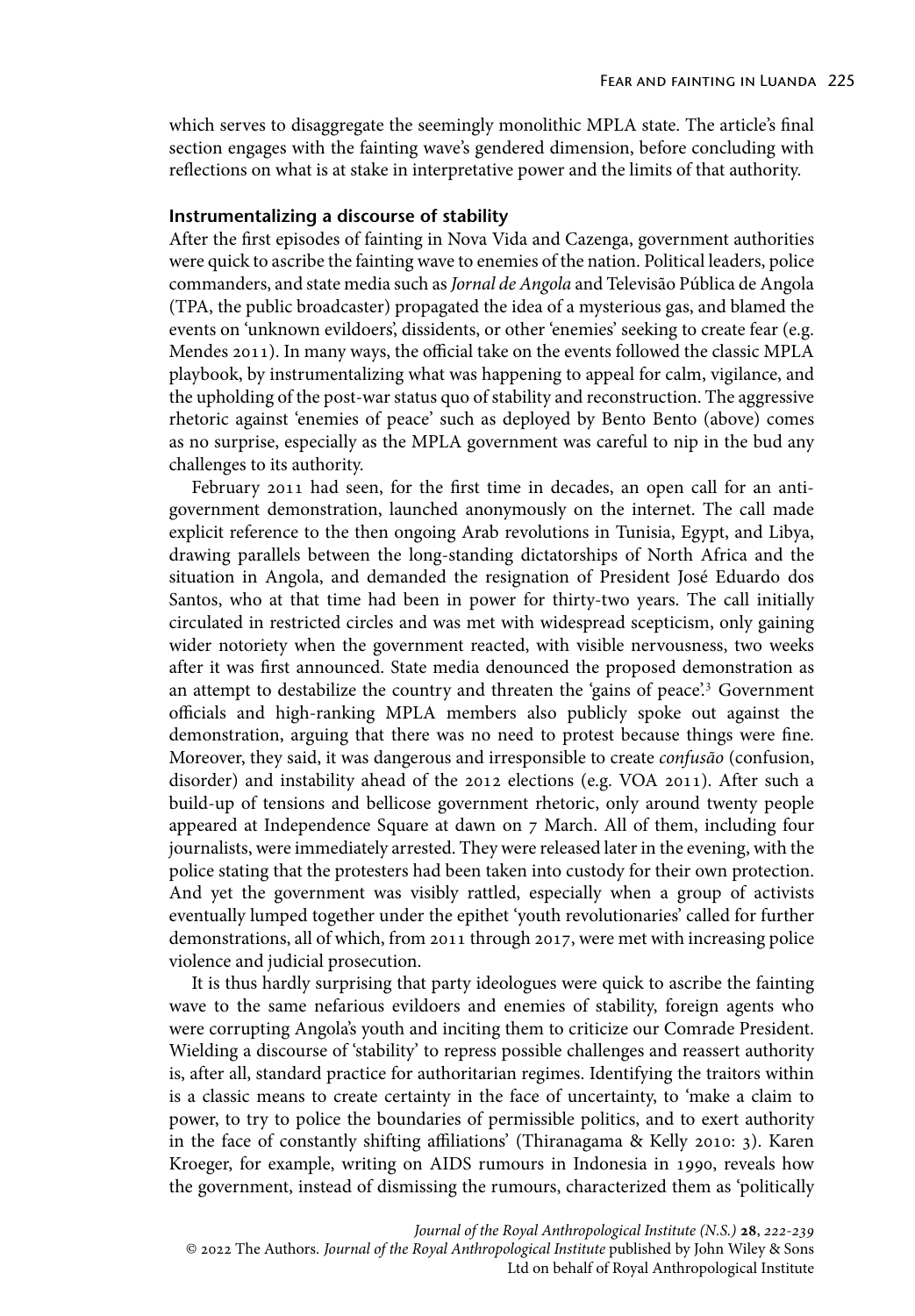#### 226 JON SCHUBERT

motivated', implicating undefined 'anti-establishment groups', and reappropriated the narrative, aiming to re-establish the government's authority as experts and 'protectors of the public good' (2003: 252). Here, we can also see clear attempts by government authorities to control the narrative in this fashion. But the fainting wave, in its seemingly unstoppable physical unruliness, resisted straightforward political instrumentalization.

## **Suspecting the state**

Our police are so efficient, if they really wanted to end this they could do so immediately. But those monkeys at SINFO [state security and intelligence service] refuse to work! It's the PIR [Rapid Intervention Police] who have this substance [i.e. the suspected gas], to stop demonstrations. The substance that is being used – it is only the Ministry of the Interior that is importing it for the PIR, to take down individuals who are demonstrating and creating public confusion. I think it is to distract the people ahead of approving the new electoral laws.

Like Lucas Pedro, quoted above, who at that time ran one of Angola's few independent online news portals, Club-K, many people suspected a sinister government plan behind the fainting wave. Either, people said, they were testing a crowd control gas, or simply creating *confusão* so that they could 'restore order' and claim credit for this ahead of the elections. Bela, Gina's sister, expressed similar sentiments when she said, 'This will only get worse towards the elections', without, however, being able to specify why she had that feeling. Lucas questioned the government's capabilities, decrying it as incompetent, while at the same time reinforcing the image of an all-powerful and evil security apparatus by alleging a dark design behind the events.<sup>4</sup>

By examining these explanations within the context of Angolan political history, we can begin to untangle the webs of meaning that were attached to this singular event, and to understand its material reality. There is often a historical reality to phenomena superficially glossed as rumour or superstition that has to be taken seriously (Bernault 2006; Ellis 1989; Sanders 2008). As several of my interlocutors underlined, the fainting wave was a tangible reality, not just a myth or a rumour, as they still felt its aftereffects in their bodies, and, anyway, it was 'impossible that 2,000 people would simply pretend to faint'. As Didier Fassin writes of South African rumours about medical experiments on the population, these circulated the way they did because 'plots were actually conceived, horrifying stories were partially disclosed and circulated' (2008: 324). And as Simukai Chigudu compellingly argues in the case of a cholera outbreak in Zimbabwe in 2008/9, the notion that the government would poison water supplies with cholera was convincing for many, precisely because it resonated with people's substantive experiences of citizenship: houses demolished, aid withheld, opposition supporters crushed, and the overall uneven provision of public services (Chigudu 2019: 420, 428). For most of the last sixty years of Angolan history, political violence – including by the government – was a brutal reality and Angolans had every reason to distrust official explanations. The material reality of the fainting wave, and its effect on people's *bodies*, echoed Angolans' previous experiences of horrible, inexplicable events, of disappearing people, and of the state's capacity for violence against the population.

The most emblematic signifier of that capacity has been the 'coup attempt' of 27 May 1977, the long shadow of which has loomed over Angola's political landscape since early post-independence days. The events itself are disputed amongst Angolans and historians alike: according to the government's reading, MPLA factionalists led by Nito Alves and backed by the masses from Luanda's *musseques*(shantytowns) planned a coup to overthrow the government and assassinate President Neto. Participants, however,

*Journal of the Royal Anthropological Institute (N.S.)* **28**, 222-239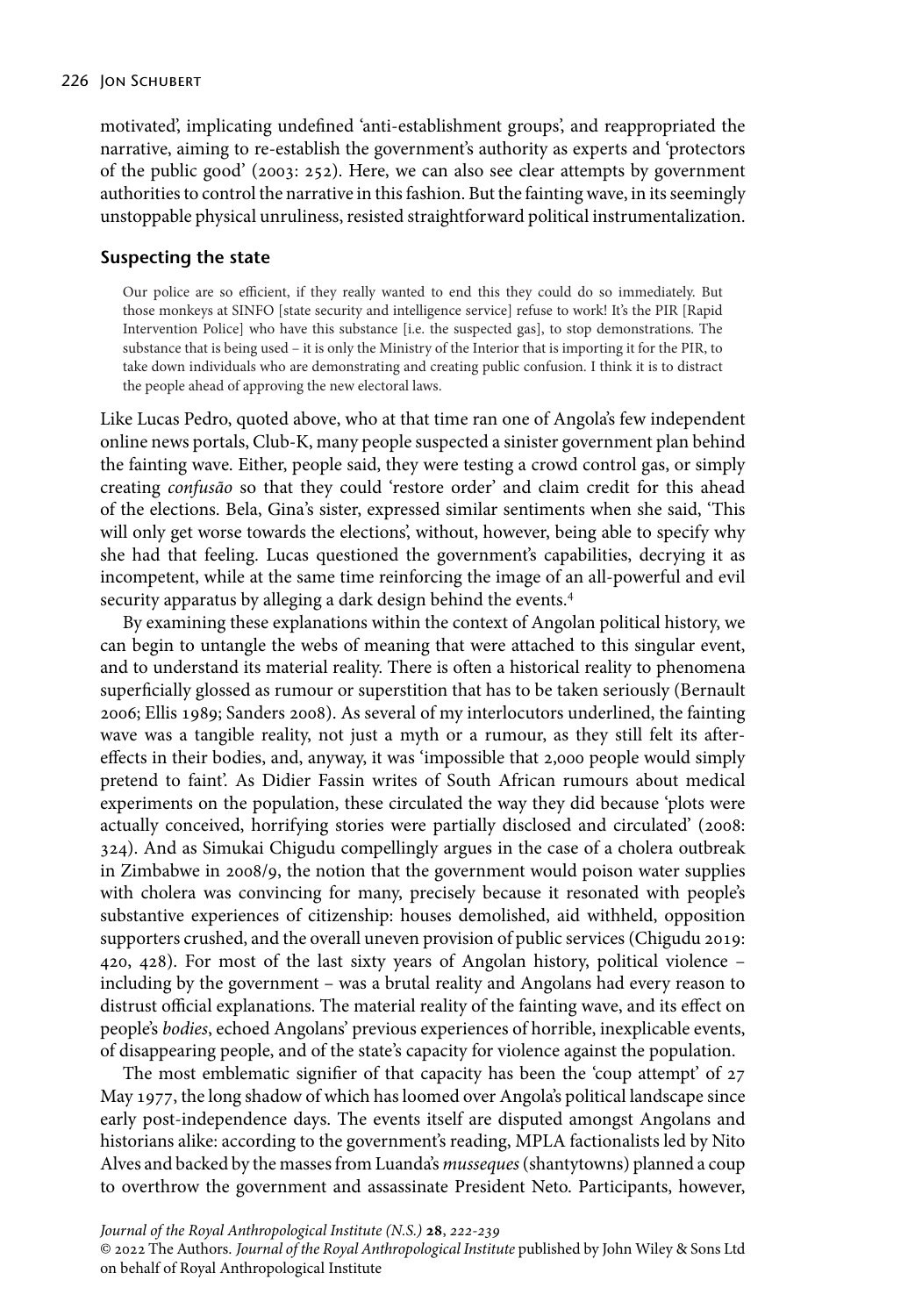mostly claim that they had only planned a demonstration. In the early morning of 27 May 1977, groups of *nitistas*, as the putschists were subsequently labelled, seized the central São Paulo prison and the National Radio, and one band detained and killed eight important MPLA commanders. Cuban forces were called in, retook the National Radio, and proceeded to hunt down suspected putschists in the neighbourhoods of Sambizanga and Rangel. As a result, it brought about an internal purge of the party, and the killing and imprisonment of suspected dissidents all over the country. While the government later talked of about 200 deaths, advocacy groups claim that between 40,000 and 82,000 people were killed in the aftermath of the events (Cabrita Mateus 2007; Francisco 2007; Pawson 2014). Much of the trauma of the 27 de Maio is due to the fact that this was primarily an internal purge of the MPLA government against its own citizens, the arbitrary character of arrests and summary executions, the use of torture, and the fact that bodies were not returned to their families for burial. Already Portugal's brutal counterinsurgency war (1961-74) had made use of a wide network of informants and traitors reporting to the dreaded secret police, the PIDE (Polícia Internacional e de Defesa do Estado), with deep corrosive effects on communities and families. Now, the newly independent government was deploying strikingly similar tactics against its own supporters. As it is commonly said, afterwards there was no family left in Angola that had not been affected somehow by the purges.

The MPLA continued in power, and key perpetrators of the purges have remained in key positions until today – including, allegedly, José Eduardo dos Santos himself (Kassembe 1995: 152). As the civil war against the rival former liberation movement UNITA – the South-Africa backed National Union for the Total Independence of Angola (União Nacional para a Independência Total de Angola) – escalated, the 'enemy' was everywhere, and for a very long time it was impossible to talk openly about the events of 1977. Moreover, when, following the first round of the 1992 elections, the MPLA distributed arms to the population in Luanda to unleash deadly violence against suspected supporters of its wartime opponent, and now main opposition party, UNITA, this echoed in the minds of Luandans the violence of 1977, as revealed in the pithy saying: 'Blood is flowing down from the Kinaxixe [a central square] again'.

Angolans thus have good reasons to suspect their government of wanting to physically harm and even obliterate them, and having the capacity to do so. Events like the 27 de Maio or the 1992/3 killings in Luanda have left physical traces and visible absences in people's lives and families. The impact of the fainting wave as well as the reactions to it can only be understood by looking at Angolans' experiences of a history of political violence and disappearances, through which the dark political intentionality ascribed to the fainting wave becomes in fact existentially true (Scheper-Hughes 1996: 9; see also Humphrey 2003: 185).

While state violence against the population was, in the post-war period, only rarely acted out against initially relatively marginal malcontents such as the youth demonstrators from 2011 onwards, the memory and possible threat of violence loomed large in people's imagination. In that sense, the routinization of violence in everyday life was not actualized violence, but, for most of the time, a learned, embodied experience of potential violence. The threat of state violence, combined with the experience of living under a surveillance state, has led to deeply engrained habits of suspicion and caution. Like in Linda Green's landmark study on 'fear as a way of life' in the Guatemalan highlands, 'the spectacle of tortures and death and massacres and disappearances in the recent past have become more deeply inscribed in individual bodies and the collective

*Journal of the Royal Anthropological Institute (N.S.)* **28**, 222-239 © 2022 The Authors. *Journal of the Royal Anthropological Institute* published by John Wiley & Sons Ltd on behalf of Royal Anthropological Institute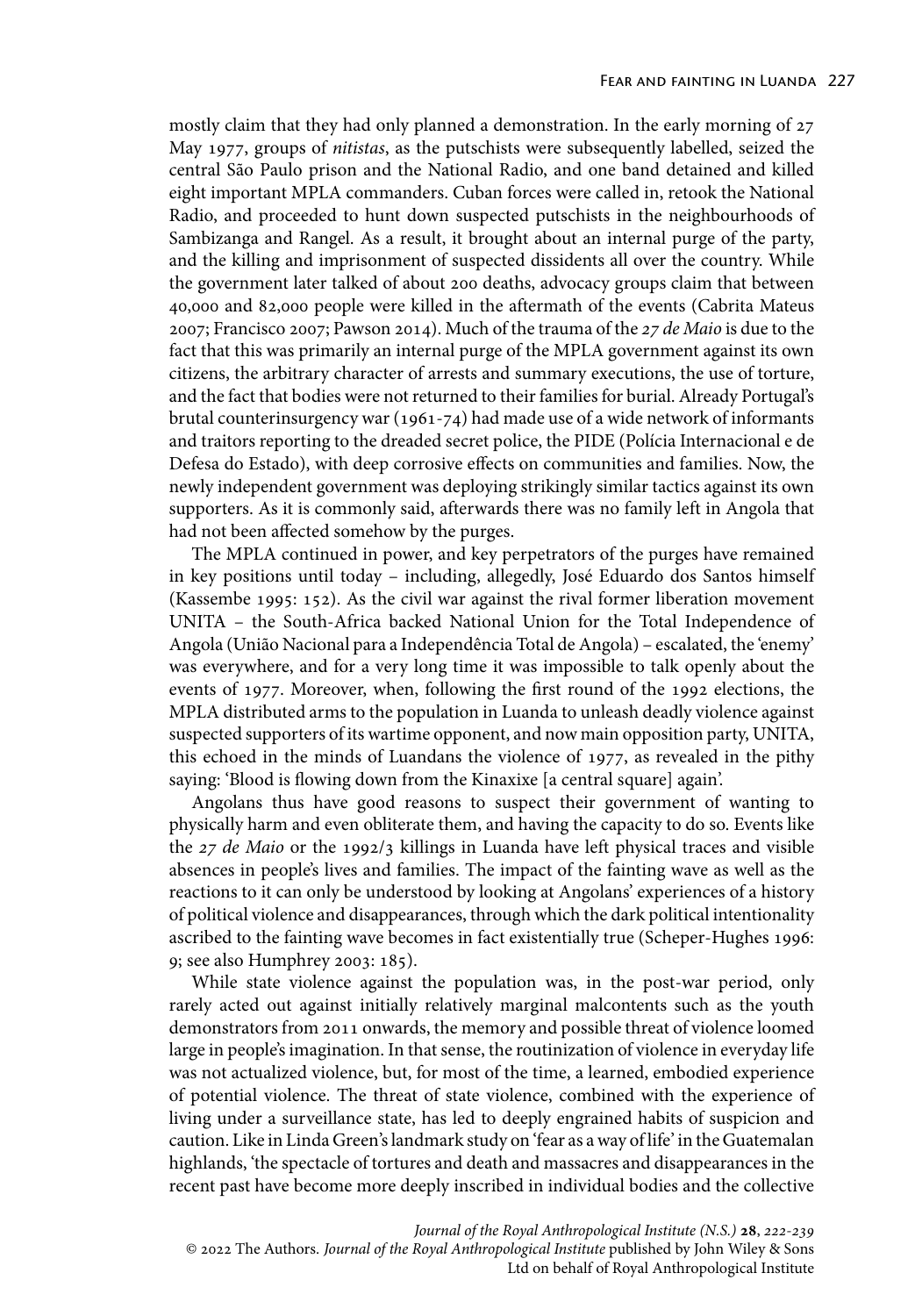imagination through a constant sense of threat'. Fear thus becomes a 'chronic condition' that pervades and destabilizes social relations and thrives on ambiguities like rumours, innuendos, and suspicions of denunciations (Green 1994: 227). It is by attending to this historical dimension, and the strong taboo against discussing events of Angola's violent past, that we can begin to understand the internal logic of the interpretations of the fainting wave.

## **Reconsidering anthropological authority**

Given this historical baggage, it would be tempting to fall back on a relatively standard analytical trope. Popular commentary on the fainting wave that attributed its evil political intentionality to the government could easily be interpreted as popular critique of, and resistance to, state power – as indeed many accounts of similar phenomena as counter-hegemonic practices tend to do (e.g. Comaroff 1985; Scott 1990; Thomson 2011). From vernacular critique it is but a small analytical step to interpret the fainting wave as a Scottian 'weapon of the weak' (Scott 1985), a means for these normally voiceless young female students to express their unease about the approaching elections (see also Ong 1988). My own first, instinctive reaction to the events was also to interpret it as an act of resistance, a way of speaking the unspeakable. However, as Todd Sanders justly points out in his critique of the 'seductive analytics' of the occult, this line of interpretation has somewhat become 'anthropological orthodoxy' because it conforms, in its 'intuitive plausibility, seductiveness and persuasiveness', with 'broader anthropological sensibilities' (2008: 108-9): that is, our innate sympathies for the powerless.

None of the girls I spoke to or who talked about their experiences to friends or the media even hinted at the possibility that they were resisting an overbearing state power. Students I met at the Cazenga Polytechnic also rejected any notion of stress, saying the fainting had happened out of the blue, and that they hadn't been studying for exams at that time. However, they had heard that one of the suspects apprehended had a brother in the *segurança*, which would explain how he had access to the gas, though it was unconscionable to use such a product against students. If the elections were mentioned at all, it was obliquely, and not directly by the victims themselves (though they, too, would have been socialized into Angolan political culture and thus steeped in the tensions surrounding all things political). And this is where the problem of anthropology's interpretative authority comes into light.

As anthropologists, we tend to interpret certain social phenomena as thinly veiled metaphors for something else. Vampire rumours in Puerto Rico are, in this logic, 'a popular commentary on modernity and its risks as they are perceived' (Derby 2008: 292), stories about zombies a vernacular criticism of 'millennial capitalism' (Comaroff & Comaroff 2003; Geschiere 1997; but see also Niehaus 2005 for a critique). Spirit visitations in Malaysian garment factories are 'the unconscious beginning of an idiom of protest against labor discipline and male control' (Ong 2010: 207), while in rural post-war Mozambique spirit possession offers 'practices suited to cope with the past' (Honwana 2003: 72). Similarly, epiphenomena such as mass fainting, collective hysteria, or laughter epidemics present anthropologists 'with the task of deciphering covert messages embedded in possession incidents' (Ong 1988: 33), and have accordingly been diagnosed as the 'somatization of a pathology in the body politic' (Kroeger 2003: 254; see also Green 1994: 248).

*Journal of the Royal Anthropological Institute (N.S.)* **28**, 222-239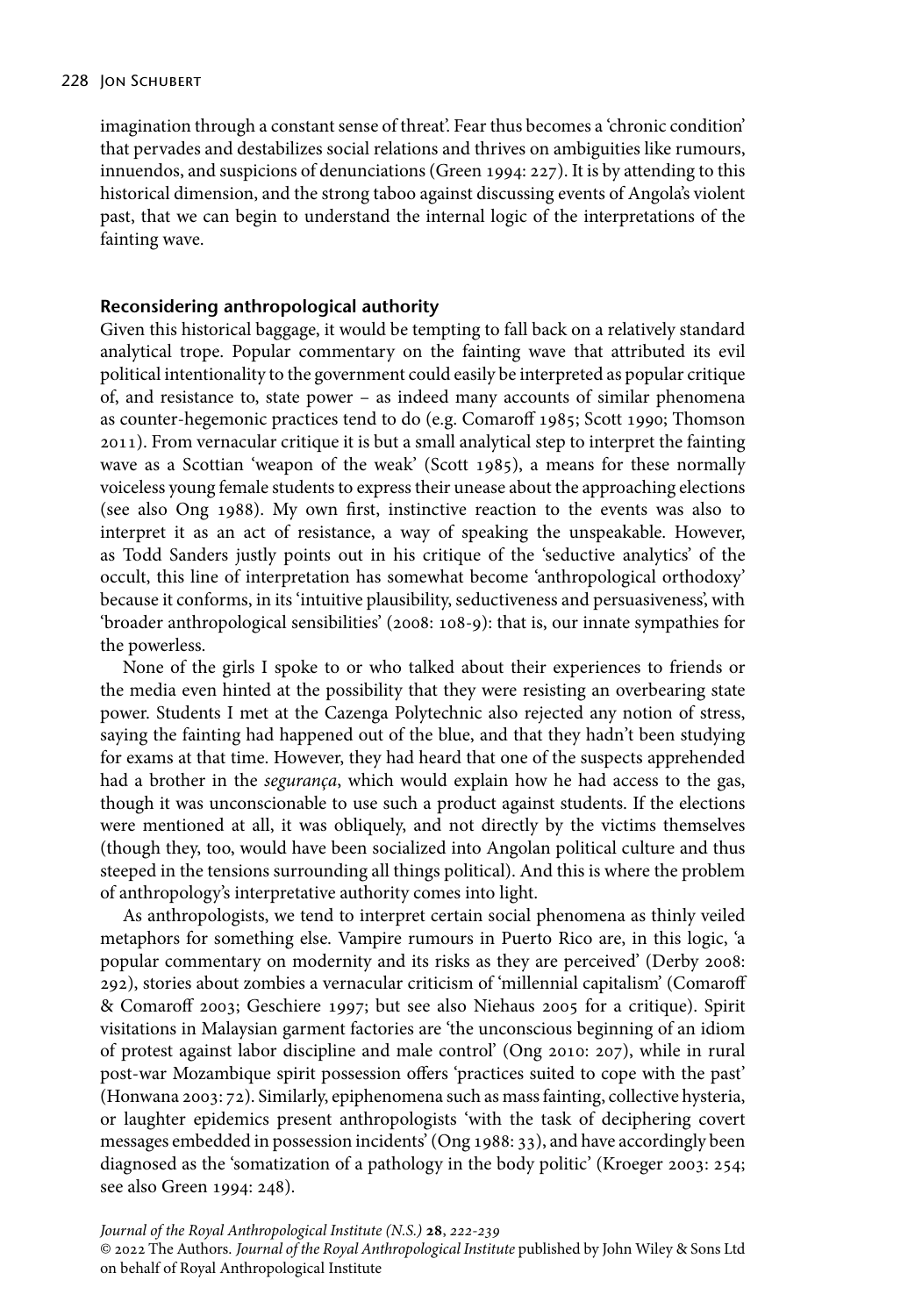Much as the literature on 'spirit possession' (see Boddy 1994 for an overview) and similar phenomena is inspiring, it does require somewhat of an analytical leap to make authoritative statements about somatization and the 'real' underlying causes of a social phenomenon. Anthropologically informed analysis rightly resists translating such afflictions as 'mass hysteria' (in itself a term with a long, deeply sexist history) or 'conversion disorder' such as to avoid producing 'commensurability between European and non-Western conceptual categories' (Seale-Feldman 2019: 308-9). One dominant mode of analysis then resorts to juxtaposing different 'rationalities' – more often than not the 'traditional' and the 'modern' – that stand in tension, asserting that it is this tension that is expressed or somatized in culturally resonant registers. In the case of the Angolan fainting wave, however, we are manifestly not presented with an opposition between 'traditional' and 'modern' worlds, where a 'traditional field' evades and undercuts the state's ordering attempts (Bertelsen 2016). This should invite us to rethink the notion of opposing rationalities, and whether, when analysing repertoires of political culture, the analytical binary of tradition and modernity still has any heuristic value.

In her analysis of spirit possession at a Ugandan girls' school, Letha Victor enjoins us to leave open in our interpretations the uncertainty the people affected by such an inexplicable phenomenon are experiencing: 'In concluding that spirit possession is definitively idiomatic or metaphorical, or a tool of subconscious critique, something of the uncertainty of those lived experiences … is lost' (2019: 399). If standard explanations of 'mass hysteria' or 'conversion disorder' are unsatisfying, both for discounting the lived experiences of the victims and for not following standard vectors of propagation, and while we should be wary of arrogating to ourselves the interpretative authority to interpret the girls' fainting as resistance, we may still interpret the *reactions* to such an event, and how these are shaped by larger sociopolitical dynamics at play. In doing so, the fainting wave opens up insights into the Angolan popular political imaginary and its circulation, and the violence inherent in it.

In following this tack, I am inspired by Donna Goldstein and Kira Hall's analysis of a 2012 outbreak of inexplicable motor tics among teenage school girls in Le Roy, New York. Like Goldstein and Hall (2015: 641), my purpose is not to *diagnose* this mysterious disease (thereby reducing it to a single, neat explanation), but rather to try to understand why one account prevailed over others in explaining the phenomenon. In the Le Roy case, Goldstein and Hall elaborate, the affliction was interpreted by neurologists as 'conversion disorder' or 'mass psychogenic illness', reviving a Freudian understanding of teenage girls being especially susceptible to somatizing stress, and bolstered by stateof-the-art fMRI scans. Although the explanation was implausible, as the girls had not socialized together and their families rejected the stress diagnosis, it 'outscienced its competitors' because it drew on neuroscience's cultural and scientific capital and lazy media depictions of Le Roy residents as parochial and medically uneducated. More crucially, it foreclosed any inquiry into potential environmental causes, despite various industrial hazards in the area – what Nick Shapiro (2014) refers to as 'strategic unknowing'. Rather than seeking remedy from a company or the authorities, the neuropsychological explanation 'sought to locate the cause narrowly: inside the brain and among the afflicted themselves' (Goldstein & Hall 2015: 651).

In the Angolan case, as I will further detail below, psychological or spiritual explanations were roundly rejected in favour of a techno-scientific, conspiratorial interpretation: a mysterious gas deployed by unknown evildoers. The main contention,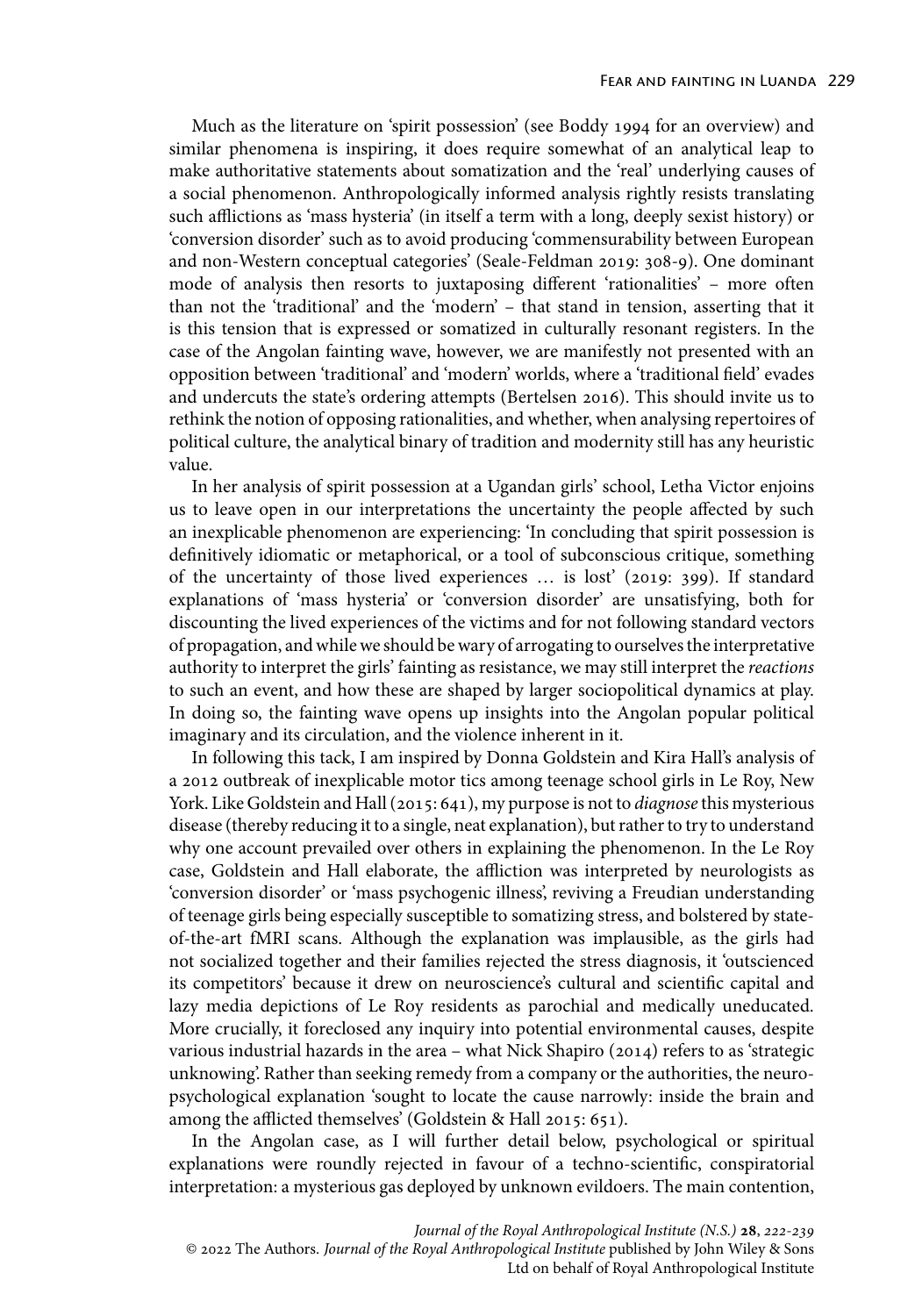as outlined above, was over the identity and political intentionality of these evildoers, not over the gaseous nature of the phenomenon itself, nor over its gendered dimension. By unravelling the contingency of these explanations – the long history of unacknowledged state violence against the citizenry and the ambivalent status of young women in urban Angola – we may come to a closer understanding not of the 'actual root causes' of the fainting wave itself, but as to why, in this specific place and time, the idea of the unknown gas deployed for evil purposes 'outconspired' competing possible explanations. In rural Mozambique, Harry West describes how, on the Mueda plateau after the war, 'beliefs in sorcery and sorcery-related discursive acts have constituted … a means of apprehending the fundamental characteristics of power and have served as a social diagnostics of power' (2001: 123). Similarly did a belief in a political conspiracy offer convincing answers to Angolans confronted with the 2011 fainting wave.

Shifting the gaze away from the victims alone by tracing the rejection of psychological explanations and the resonance of the conspiratorial interpretation among a multiplicity of actors also allows us to see how both 'the dominated' and 'the dominant' are caught up in the same 'webs of meaning' – in this case, the hegemonic, paranoid politics that enables the social reproduction of neo-authoritarian power. At the same time, it reveals this hegemony's limitations, helping us disaggregate the seemingly monolithic state.

#### **Multidirectional state fantasies**

So far, both the initial reaction of the authorities – denouncing unknown evildoers as enemies of stability – and the competing interpretation that circulated, which revealed widespread distrust of the government's motivations and actions, could suggest a simple opposition between state power and its agents, on one side, and the resistant population, on the other side. However, the unruliness of the fainting wave – that is, the visible, physical effects on its victims and the state's manifest incapacity to stem it – complicates this binary, echoing what Begoña Aretxaga has described as the 'mirroring paranoid dynamic' through which, in a climate marked by (state) terror, those commonly identified with the state are equally 'haunted by the perceived power of terrorists, subversives, criminals, or guerrillas' (2003: 402). The fantasy of nefarious state power is multidirectional and not limited to its subjects: it also affects those commonly identified as agents of the state. And while during the long civil war the internal other was easily identifiable as the 'bandits' and 'apartheid stooges' of UNITA, the end of the civil war has rendered supposed 'enemies of stability' much more elusive and harder to pin down.

When I interviewed Dr André Soma, the then provincial director of education in Luanda, he insisted on the political intentionality behind the gas attacks, categorically refuting that the fainting wave was a moral panic, akin to earlier school panics that had made the rounds in Luanda in the 1980s. He was specifically referring to the *caixão vazio*, the infamous 'Empty Coffin', memories of which this fainting wave provoked among many of my interlocutors. The *caixão vazio* was, according to Luandans who had been in state high schools in the mid-1980s, a gang of criminals that drove around town in an open-bed lorry that carried an open, empty coffin, and who attacked high schools, allegedly cutting off the breasts and genitals of teachers and pupils. Many of my interlocutors remembered how they and their classmates fled their classrooms in panic when someone said that the *caixão vazio* were coming to their school, and some kids 'would jump out, over the walls, even breaking their legs in the process, they were

*Journal of the Royal Anthropological Institute (N.S.)* **28**, 222-239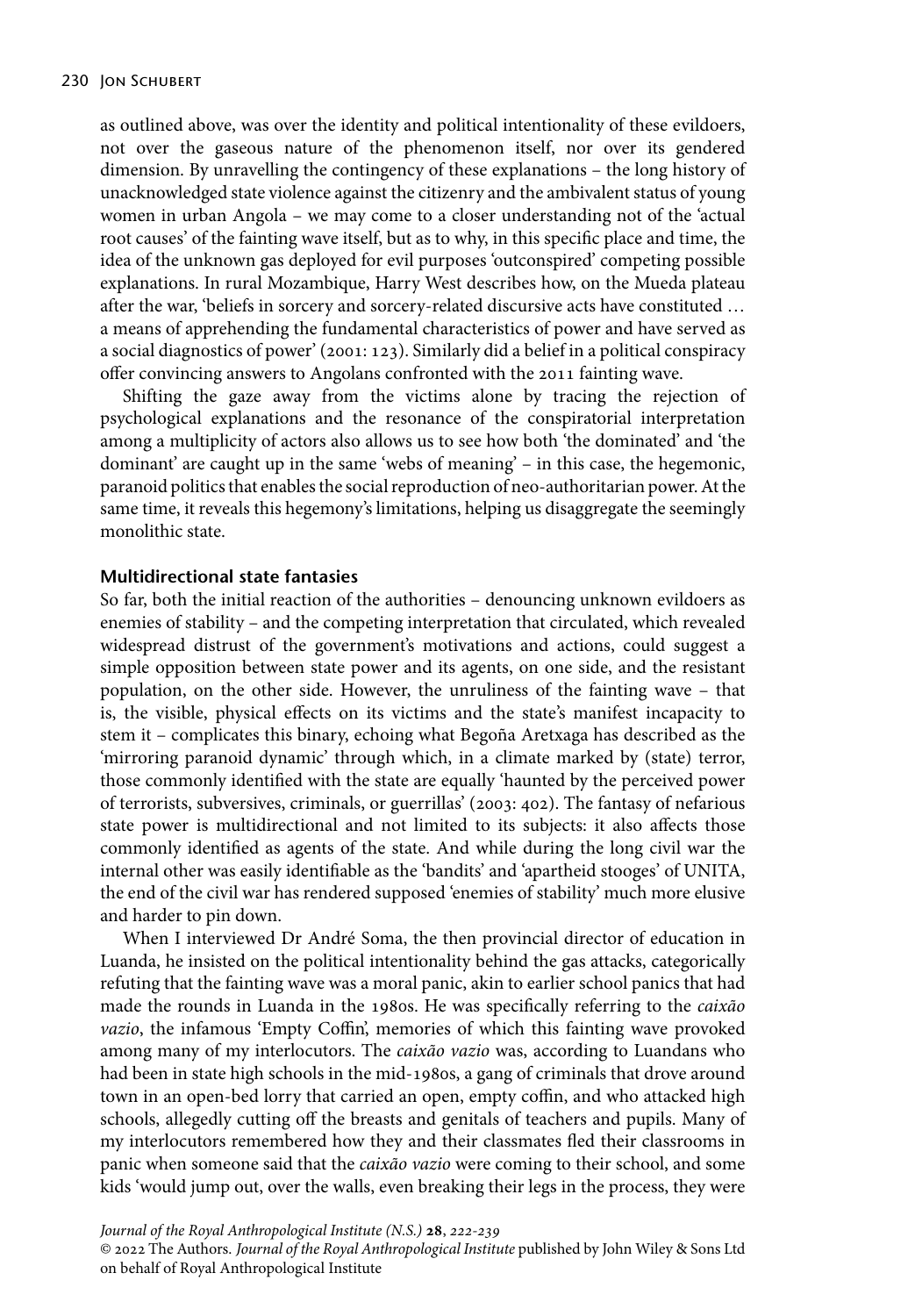so afraid!'<sup>5</sup> Predictably, at the height of the terror, some students also used this as a means to disrupt lessons and take a morning off, simply by hollering '*caixão vazio*' and rejoicing in the ensuing chaos. The recurrence of inexplicable, uncanny events at schools specifically, however, underscores the importance of schools and schooling for Angolan urban society: liminal, transformative spaces of success and projection from the colonial regime's policy of assimilation to today's landscape of marketized individual advancement through education.<sup>6</sup>

Although, for many, the current fear of the fainting wave echoed the panic about the *caixão vazio*, Dr Soma refused to draw any parallels, asserting that the Empty Coffin had just been a rumour, started by some students intent on creating chaos:

The fainting is a different thing. This is not a myth – no one would play [pretend] to faint. It's an unknown substance, a gas or a liquid, which after being inhaled makes the people faint. In Luanda alone, 2,000 people fainted, 80 per cent of which are girls. The 10 or 20 per cent of boys were the first who rushed to help the girls. It's not possible that a group of 2,000 would just feign the fainting. Personally, I believe that it is a substance, but I don't know which it is, and I am waiting for the competent authorities to tell us what it is.

Like Dr Soma, state health professionals were also anxiously waiting for the 'competent authorities' to clarify what was behind the attacks. But who were the competent authorities in this case?

## **A monolithic, powerful party-state?**

The police and the Ministry of Health doggedly pursued the theory of an unknown toxic gas that caused students to faint. Anything remotely suspicious such as lipsticks and deodorants was confiscated at school gates, increasing tensions and distrust amongst students. And the wave escalated further: in August 2011, President dos Santos mobilized the army's Nuclear, Biological, and Chemical Defence specialists, and a few days later, the Vice-Governor of Luanda province, Juvelina Imperial, fainted as she was visiting one of the affected schools in the urban district of Cacuaco.

The wife of a friend, working as a senior nurse at the military hospital, told me over dinner that they received a lot of cases. The symptoms the girls exhibited were headaches and breathing difficulties, so the medical personnel gave them oxygen, but after a while the victims recovered and could go home. They only took blood samples from those who had severe headaches, but the results did not show anything unusual. The girls did not have anything in common except for the fact of being at the same school, nor were they closest friends (much like in the Le Roy case). We all agreed that this was a very strange thing, but that no one could explain it. When I asked her if I could come to the hospital next time they had some girls coming in she told me, rather unsurprisingly, that patients were kept in isolation wards, and that the medical staff could only approach them when wearing masks, coats, and gloves, and that no external people were allowed near.

The Ministry of the Interior, by contrast, appointed Dr Rui Pires to head a taskforce to investigate and address the matter. Dr Pires, who was, in 2011, nine years after the end of the war, one of three trained psychiatrists in Angola, fought a lone uphill battle to have the phenomenon recognized and treated as mass psychogenic illness.

When I interviewed him, he thought the events were only logical in the Angolan context: 'We are a country that has seen a lot of war – not only the civil war, but the independence struggle before that. This has led to a widespread paranoid disposition. We see the enemy behind everything'. According to him, the first victims, girls at the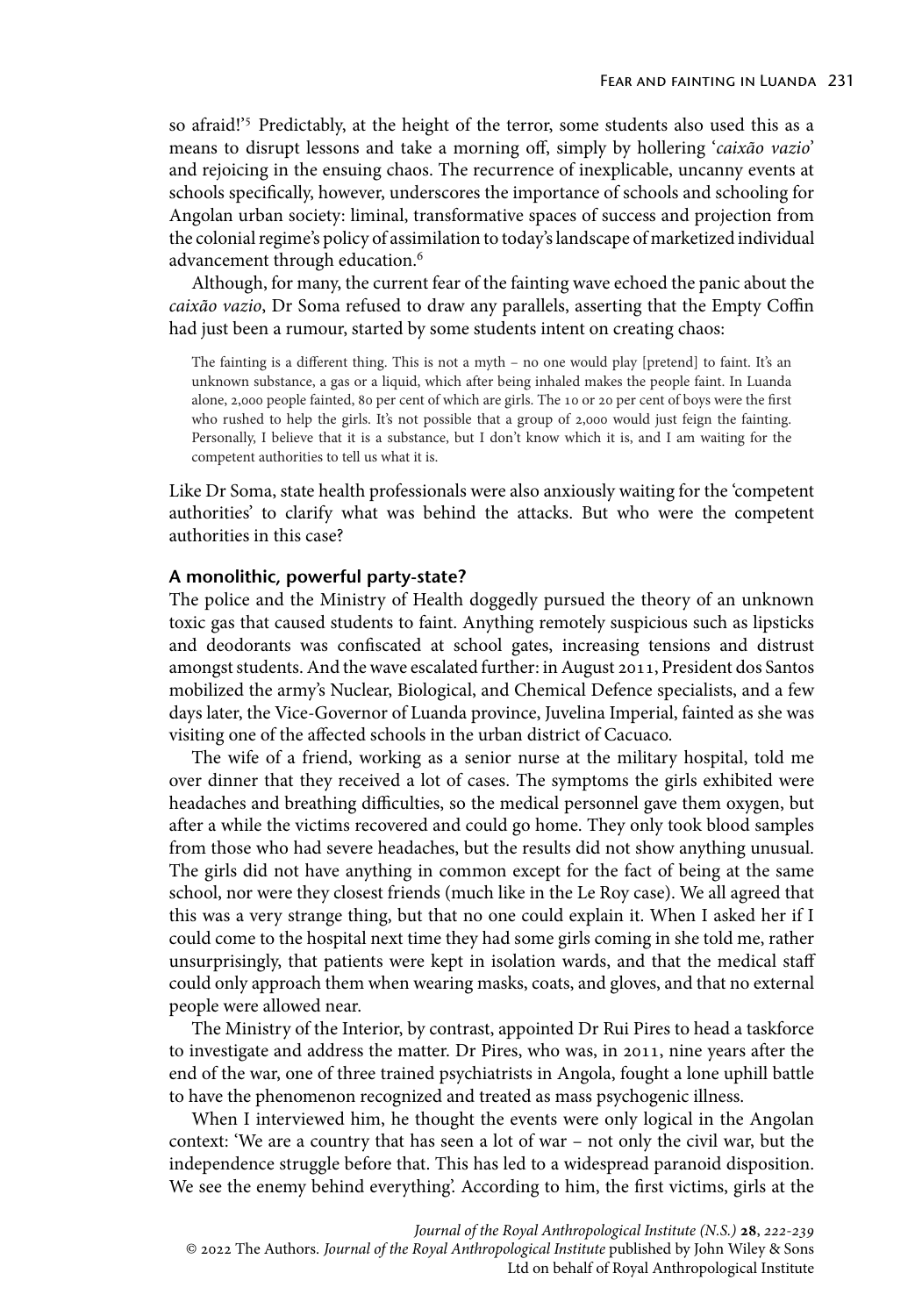Nova Vida school, had simply been stressed because of exams. They said they had smelled a toxic gas when they came to because that had been a plot twist in a Brazilian *telenovela* just a few days earlier. Dr Pires blamed the authorities for lending credence to that explanation, and then overreacting and thus contributing to the massive spread of the phenomenon. He said that the combination of media sensationalism and martial intervention by the police, which had deployed armed agents, canine brigades, and chemical warfare specialists to school gates, had had a deep effect on impressionable youths. This, combined with bad medical assistance (i.e. fluids and isolation rather than counselling) and some *aproveitamento político* (political profiteering) by MPLA leaders, who equated the attacks with other 'disturbances' such as anti-government demonstrations, created, for him, the perfect storm. Proof for his theory was, according to him, that his small taskforce eventually succeeded in halting the fainting wave by imposing a media blackout and pulling off the police and medical emergency teams from the schools, dispatching psychological assistants instead. This, combined with the post-exam holiday break, finally calmed down the events.

However, for a majority of Angolans, this explanation was clearly not convincing. As I was talking to Dr Pires at the 1° de Maio high school, the school director appeared and overheard us. He greeted us politely, but doubted Dr Pires's explanation: 'Mass hysteria? I cannot believe this. I also felt an irritation of the throat and ill at ease'. Dr Pires was undeterred: 'This is pure suggestion! If there was an irritating agent causing your throat to itch, we should first note an irritation of the mucous membranes of the eyes and nose'. The director replied, 'Suggestion, at my age? Impossible!' Dr Pires insisted, 'It is not a question of age, it's a question of mental predisposition'. The director, however, was not convinced: 'But the teachers, too – four of them also felt ill'. Dr Soma also rejected any notion of mass hysteria or suggestion, reiterating in a radio interview how the police were the 'competent organ to repress' the phenomenon.

Fassin describes AIDS rumours in South Africa as 'paranoid-style politics' to 'underline the inflation of themes involving suspicion and accusation, the references to racism and evocation of threats, the violent tone and hyperbolic form in public discourse' (2008: 314). The discursive repertoires mobilized by the authorities around the fainting wave are certainly revealing of the 'paranoid style' of Angolan politics, considering how different interpretations unfolded locally, and at different levels of the state and party hierarchy, and in the media (cf. Fontein 2009: 387). The reaction of functionaries and state officials demonstrates how these supposedly more 'powerful' actors were also not immune to the 'paranoid disposition' that characterizes Angolan political culture. As Caroline Humphrey writes, '[P]aranoic projections and identifications are closed, that is, resistant to unraveling … because *there is in fact a certain truth to them*' (2003: 185, emphasis in original).

A psychological explanation, such as Dr Pires's, discounted the political intentionality of the phenomenon, and therefore failed to gain much credence. It was not picked up by the media, and the rare mentions of 'mass hysteria' soon fizzled out. When I ventured the idea of mass suggestion to my friend Elizandra, she vehemently rejected the idea as ridiculous:

Mass hysteria? No, I don't believe it. Did you hear when the Vice-Commander of the Police stated that it was that, and other *besteiras* [bullshit]? And then an expert from Portugal also stated that it was a phenomenon of mass panic – how can they call for someone from Portugal to come here and make such stupid statements? How *dare* they? I know people who have inhaled the gas, and they are still suffering from the after-effects.

*Journal of the Royal Anthropological Institute (N.S.)* **28**, 222-239 © 2022 The Authors. *Journal of the Royal Anthropological Institute* published by John Wiley & Sons Ltd on behalf of Royal Anthropological Institute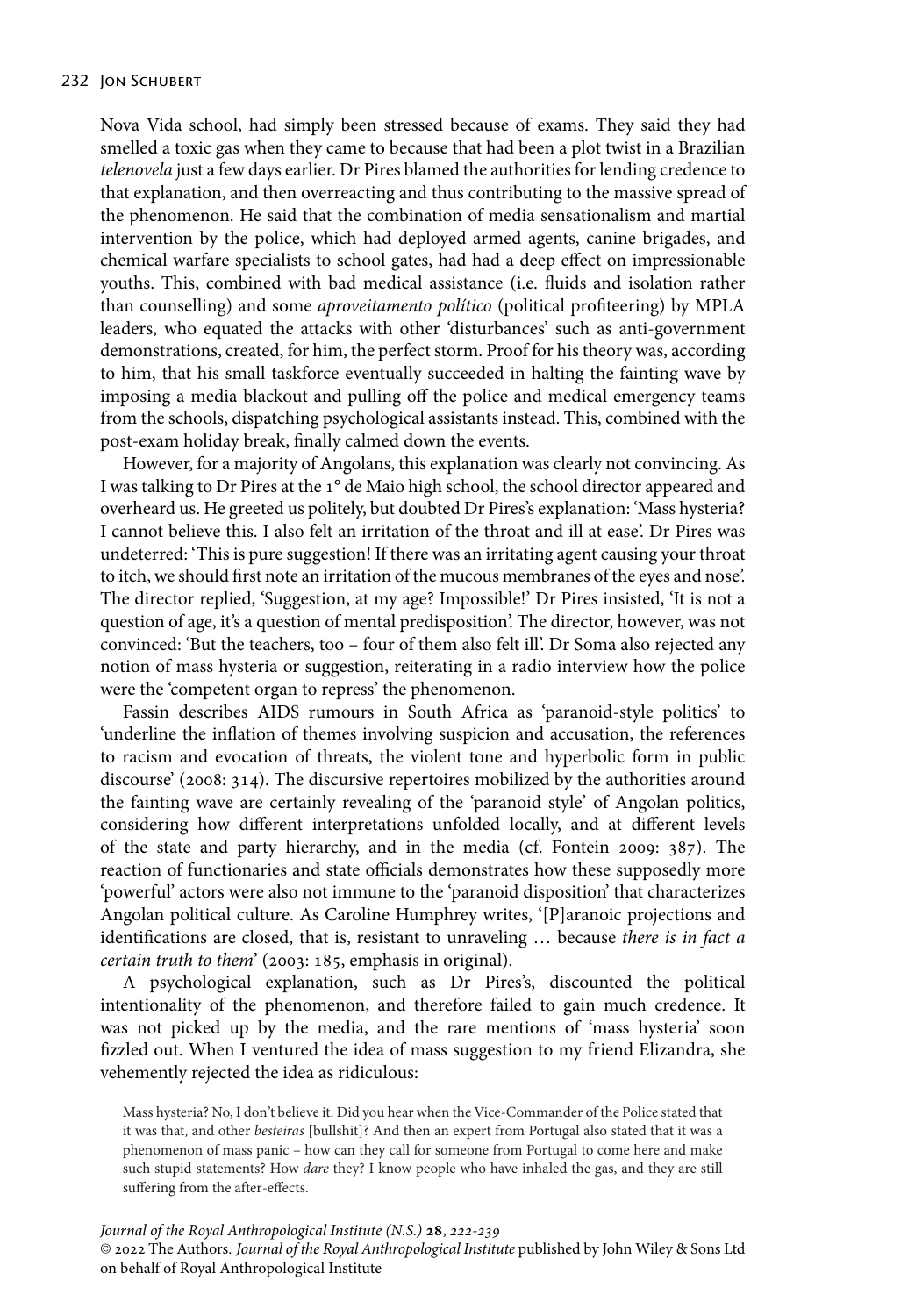People insisted on the material reality of the fainting wave, and on the evil intentionality behind it. It was impossible to believe that this could 'just happen' without some dark agency causing the fainting. There were likely a number of factors coming together that explain why the idea of the unknown gas 'outconspired' alternative explanations. Causes of a more spiritual nature, akin to comparable cases from Mozambique or Tanzania, for example, were never considered (nor did the churches advance differing explanations). Although Angolans might in other cases (and especially in more rural milieus) advance explanations of a more 'spiritual' order such as witchcraft (*feitiço*), satanic intervention, or other occult forces, explanations for the fainting wave, originating in Luanda, adopted and adapted a technical-political logic that mirrors the MPLA's rejection of 'tradition' and the regime's own conspiratorial mode of rule.

A more psychological 'scientific' explanation, however, such as the one advanced by Dr Rui Pires, failed to gain much traction. Different explanations are 'enmeshed in ecologies of evidence' (Briggs 2016): that is, access to the production and circulation of evidence is structured in highly unequal, context-specific ways. There is widespread stigma associated with mental health issues in Angola, where *malucos* (crazy people) *–* often individuals traumatized from the war – are left without any support, and can be seen wandering the streets of the city with matted hair, tattered clothing, and vacant stares. In addition to a likely reluctance to be pathologized and thus delegitimized as 'crazy', accepting a psychological explanation would potentially have meant acknowledging that there were indeed possible stress factors (such as the upcoming elections) among high school students, and that provisions for school meals and mental health in Angola were and continue to be woefully underdeveloped, both of which would have constituted a much more serious criticism of the MPLA government. More importantly, a psychological explanation foreclosed the idea of a *political* intentionality behind the events.

A conspiratorial interpretation, by contrast, made sense. It could be deployed by the authorities as a warning against potential troublemakers. At the same time, the gas attacks provided an opportunity for people to discuss the government's sinister designs, serving as a chilling reminder of its actual willingness and capacity to act out violence against its own population. As such, the fainting wave did not undermine, but in fact reinforced, 'the omnipotent presence of the ruling party elite, and its ability to deploy devastating "state power" at will' (Fontein 2009: 388). Popular theories about the *malfeitores* really being agents of the state security service thus acted as a critique that 'questions, yet paradoxically at the same time legitimates, state power', and indicates the 'inherent dialectical structure of hegemonic processes, blurring any clear demarcation between "state" and "challenger" and call[ing] into question approaches to popular discourse as "resistance"' (Silverstein 2002: 646).

## **A gendered gas?**

In keeping with the argument developed here, we obviously cannot say with authority why the girls *really* fainted. However, it seems important to ask why no one seemed overly surprised that only girls fainted, and why that fact, to Angolans observing and commenting on the fainting wave, did not invalidate the theory of the unknown gas. Beyond simply ascertaining the fact that it was, in fact, in the great majority, only girls who fainted, the gendered dimension of the fainting remained surprisingly unremarked upon.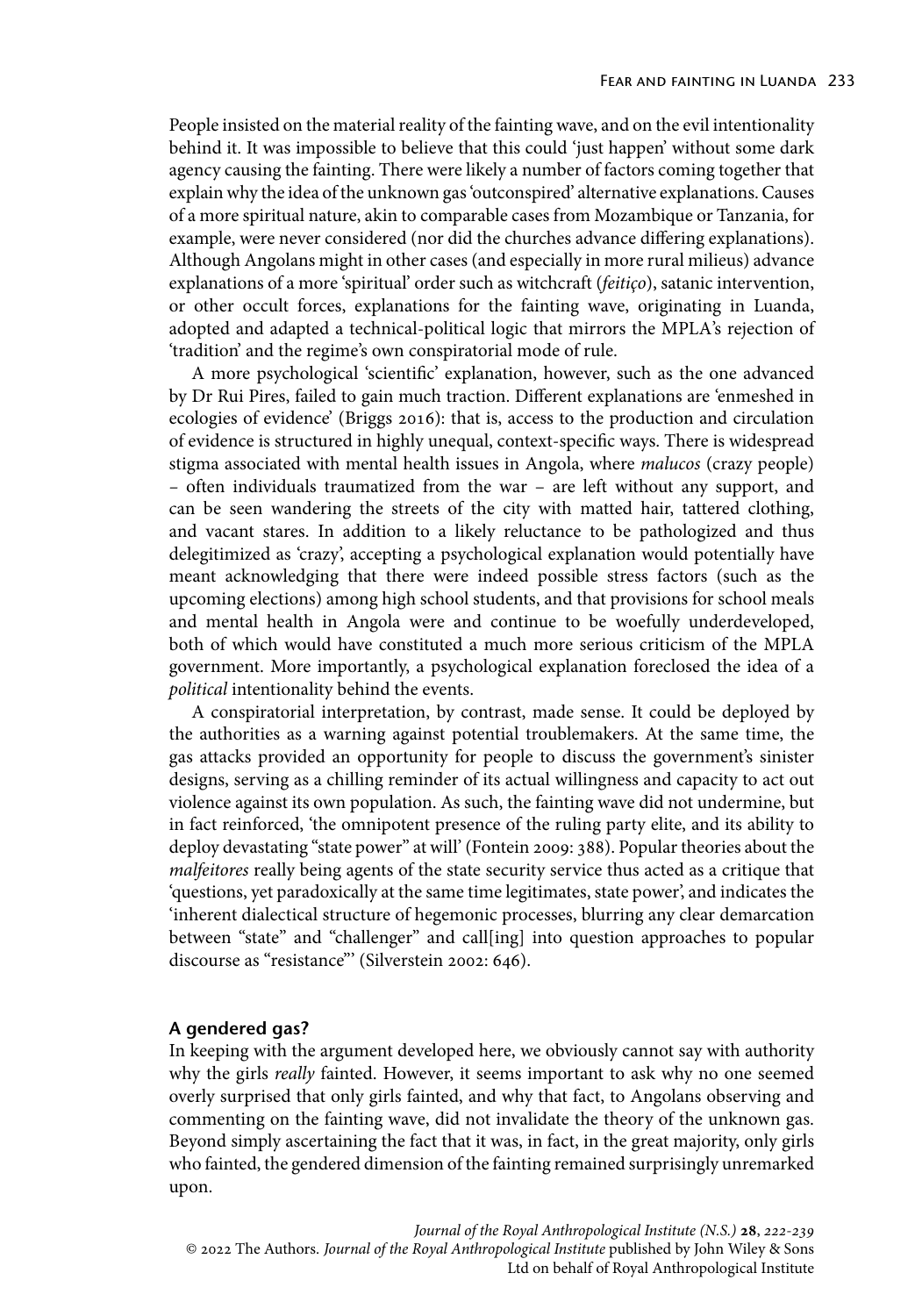I think that the relative normality of only girls fainting speaks to the ambivalent position of (young) women in Angolan urban society: there is an official discourse that promotes women in the public sphere (a result of the MPLA's socialist past), ranging from the monument to the 'heroines' of the liberation struggle on Ho Chi Minh Avenue to the comparatively high visibility of select MPLA women appointed to ministerial and vice-ministerial posts. While women are often glorified in discourse as 'fighters' and mothers, they are discursively lifted onto this pedestal but then confined there – a dynamic that Dorothée Boulanger also retraces in her excellent political reading of Angolan post-independence literature (2017: 41, 65). In everyday practice, women remain overall limited to positions of structural social invisibility and vulnerability. This becomes evident, for example, in the way female street vendors are glossed as heroic, battling mothers fighting for their families' livelihoods while at the same time being decried as disorderly elements who create confusion and threaten the 'modern' functioning of the city, and are routinely subjected to police brutality and extortion.

There is also a clear element of wanting to regulate and control the bodies and sexuality of young women. This can be seen in recurring, frenzied debates about 'moral degradation' linked to appropriate or inappropriate ways of dressing. The *catorzinha*, the literal 'little fourteen' that a much older man in a position of influence will entertain as his lover, is rarely seen as victim, but rather scripted at best as a cunning seductress in search of easy money, or at worst as a prostitute (even though gossip about *catorzinhas* usually also includes a moral judgement of the men, and of money's corrupting power: cf. Fonseca 2015: 207; Schubert 2010: 668).

And thus, the fainting wave led to cyclical reasoning: it had to be a gas, but it could not be a gas that only targeted young women, so it had to be the products that the girls used – lipstick, powders, deodorants, or hair relaxers – or their insufficient food intake (another element of victim-shaming here). But as none of these explanations held up, people went back to the original idea of the gas, even if this did still not resolve the mystery. This is indicative of the gendered dimension of paranoid politics: young women scripted both as victims, vulnerable and in need of the paternalistic, controlling state's protection, and as loose and uncontrollable at the same time.

Although some male students and male adults also fainted, boys were harder to 'see' as victims: in a context where gender roles have been fundamentally shaped by war (Spall 2020), men were portrayed as naturally being able to resist and overcome any 'suggestion' of weakness (as per the school director's statement). Girls, by contrast, are lumped together as a seemingly homogeneous, vulnerable group, whose agency is only evident when stereotyped as manipulators, schemers, and seducers of (older) men.

In addition, the onset of the fainting wave did coincide with the embryonic first antigovernment protests by loosely defined 'youth revolutionaries'. So the regime's evident and publicly asserted mistrust of young, 'disrespectful' *confusionistas* (troublemakers) would lend credence to the theory that the government was, in fact, testing out nonlethal means of controlling and subduing 'the youth'. In that sense, the rejection of psychological interpretations and the insistence on being acknowledged as *victims* of a sinister political intention begs acknowledgement and 'reinjects indeterminacy' (Victor 2019: 399) into a discourse dominated (though not controlled) by 'competent authorities'.

*Journal of the Royal Anthropological Institute (N.S.)* **28**, 222-239 © 2022 The Authors. *Journal of the Royal Anthropological Institute* published by John Wiley & Sons Ltd on behalf of Royal Anthropological Institute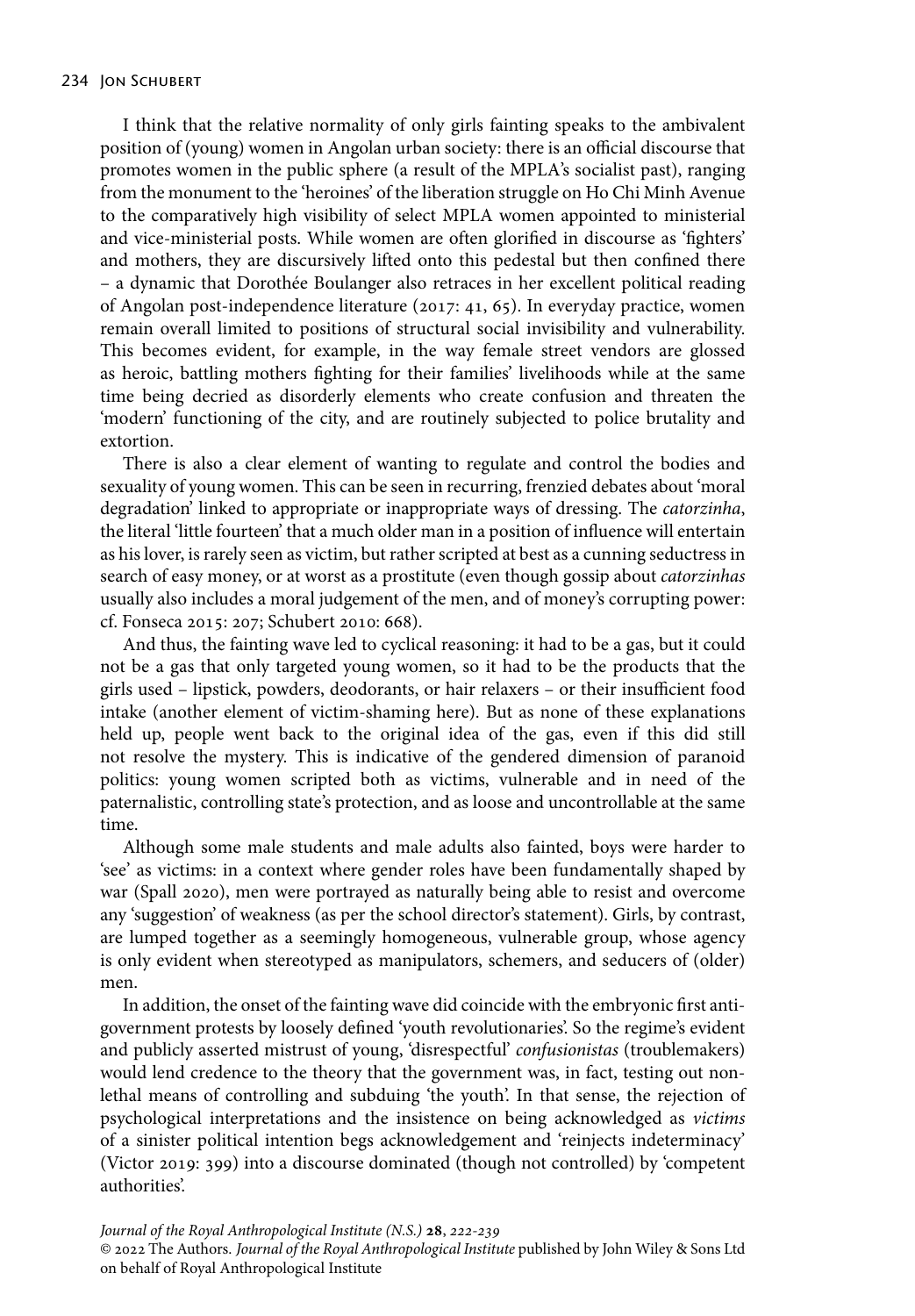## **Moral panics, paranoid politics, and the problem of interpretative authority**

Charles Briggs, writing on how a cholera outbreak in eastern Venezuela was blamed on indigenous cultures, notes that 'it is alarming to see how little overt discursive work is needed to turn a medical nightmare fostered by racialized medical inequalities into something that seems natural and interpretable' (2004: 167). Similarly, in the Angolan case, very little discursive work was necessary to turn a dark past of state violence, as well as the looming threat of its repetition against any potential challengers, into a logical, internally coherent, and broadly accepted framework of explanation. At the same time, the authorities' incapacity to stem the phenomenon, and the refusal of many in positions of authority to consider a psychological explanation, shows how fragile and inchoate this seemingly monolithic party-state was, even at the apex of its power. Interpretations of the fainting wave in Luanda were thus neither simply an instrument of hegemonic power, nor weapons of the weak, but rather continue to elude any easy interpretation. This attests to the multifaceted and multidirectional realities of the paranoid disposition that has dominated Angolan politics for most of the past sixty years.

Although the big 2011 fainting wave eventually died down, new cases have sporadically been recorded since: in 2016, the police in Sumbe and Porto-Amboim said an artisanal product made from chalk dust (from school blackboards), Omo soap, perfume, and Shelltox (an insecticide spray) had led to the hospitalization of more than 3,000 female students in the province of Kwanza-Sul. In 2017, a victim in the province of Uíge complained that the governor should not 'come with political discourses' but find mechanisms to end this as she could not be expected to continue attending school when her life was in danger. And when twenty-two students fainted in Mussungue, Lunda-Norte, in October 2018, the director of the general hospital of the centrality (*centralidade*, i.e. new urban development) recommended heightened vigilance in schools to impede the entry of foreign persons and toxic substances.

When I met Bela, Gina's sister, again in 2017, she had become a teacher in a high school in neighbouring Bengo province. In her school, up until the previous trimester, faintings had been a regular occurrence, affecting dozens of girls in her classes.

As soon as one would faint, the others would also start feeling it, and then fell like a wave. But they [the authorities] still haven't elucidated it. It must be a toxic product that only targets the age range of 11 to 20 – I am also a woman, and the teachers in class have never felt anything. The victims have aftereffects – headaches, asthma – and those who were pregnant lost their babies and still have difficulties conceiving.

She told me this very matter-of-factly, and then, further indicating the ambivalent status of young women, added: 'I think it must be the government doing this, maybe to reduce teenage pregnancies – I can't tell you with 100 per cent certainty, though'.

We cannot say what the girls were *really* experiencing beyond the stories they told, and so we cannot claim that they were unconsciously or strategically voicing fear or rage that they could not otherwise express. But adopting a psychological explanation would clearly not do justice to the lived experience of Angolans. Rather, following Briggs, I have sought to highlight 'important overlaps between the political-economic underpinnings of the distribution of power, wealth, and violence and of the circulation of public discourse' (2004: 182). And as in Victor's Ugandan case, 'in resisting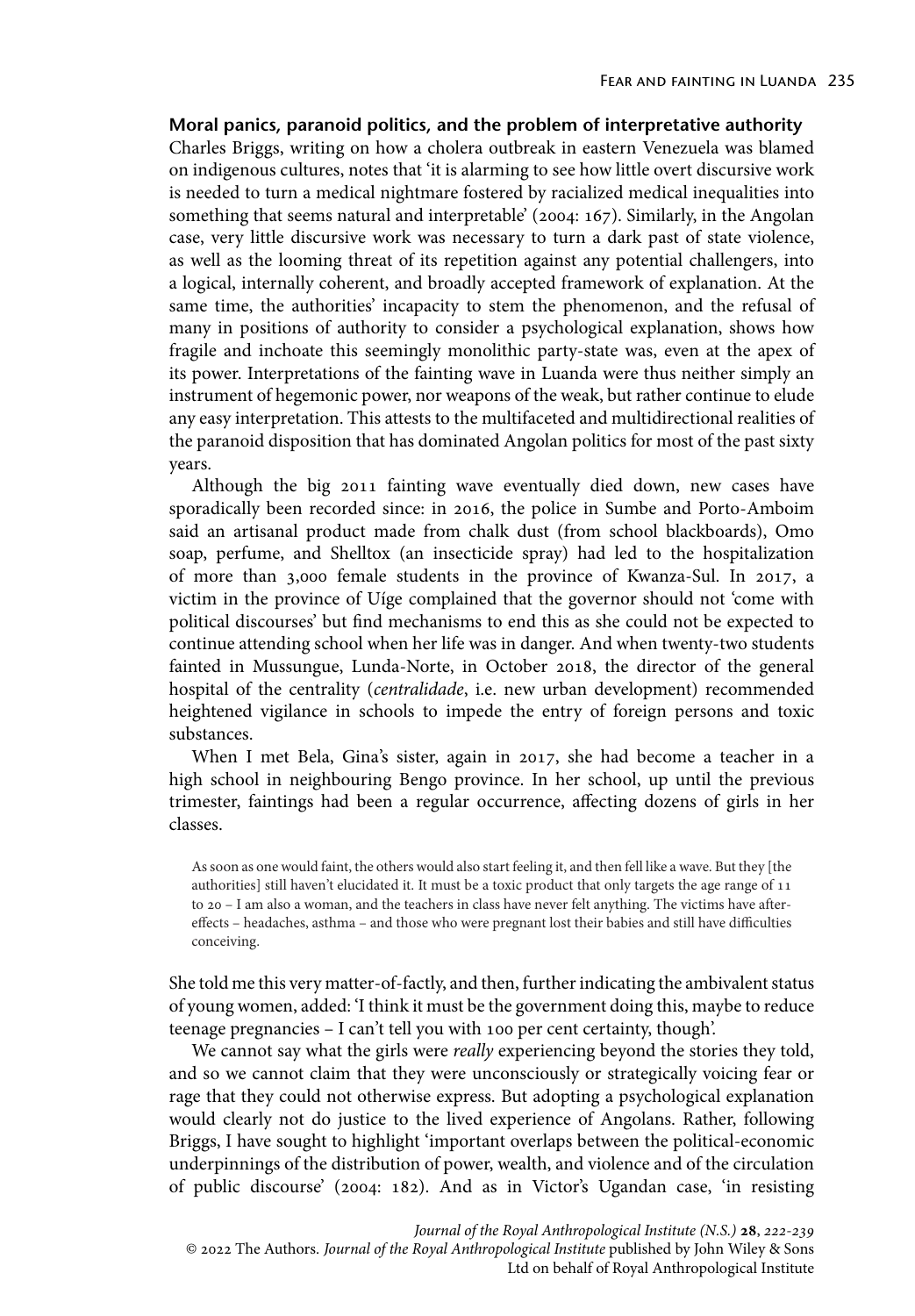the impulse to explain with unwavering authority, an anthropologist approaches an interpretive judgment more in keeping with the vagaries of lived experience' (2019: 399).

The MPLA's post-war grip on Angola is predicated on paranoid politics, which made the theory that unknown perpetrators were orchestrating a gas attack on innocent children more plausible than the notion of mass hysteria. This paranoid disposition is multidirectional, cutting across neat oppositions between 'agents of the state' and 'citizens'. The primacy of 'scientific' explanations over possible 'spiritual' causes ties in with the MPLA government's high modernist, anti-traditionalist mindset. Maybe the imagery of a toxic gas was originally lifted from a Brazilian *telenovela*, but the firm belief in the dark political intentionality of the events has deeper, historical, gnarled roots. From the surveillance and terror regime of the Salazarist PIDE to their relatives and friends who disappeared after the 27 de Maio, Angolans often feel as if they live in a continuum of state violence, the looming threat of which produces this paranoid disposition.

While the fainting wave was instrumentalized by the authorities to warn against potential dissent and reassert the MPLA's dominance, its unruliness and physicality resisted such straightforward appropriation. Because the government, for all its talk of control and repressing the culprits, was visibly unable to stop the propagation of the fainting, it reinforced paranoia and helpless appeals to the 'competent authorities' amongst public servants themselves. The deferral to higher, more competent powers exemplifies not only the strong hierarchization of public administration and preemptive obedience to higher orders (Schubert 2018), but also how this paranoia pervades Angolan public life, binding ordinary citizens and representatives of the state together in shared webs of meaning. Conspiracy theories about the state's evil intentions produce 'a particular political subject …, a skeptical citizen', but such practices cannot be subsumed under resistance: conspiracy theories grant to the forces of the state (security forces, government institutions) 'stability, agency, and control that they do not otherwise or necessarily enjoy'; this 'hegemonic process of mutual determination' reproduces a specific political culture marked by civil war, state violence, and paranoia (Silverstein 2002: 656).

This is what is at stake in this interpretative power: conspiracy theorizing 'disrupts official channels of knowledge and information and cultivates suspicion and paranoia' (Boulanger 2017: 108), but, more importantly, asserting one interpretation over the other means making a claim to specific political subjectivities (cf. Chigudu 2019: 421; Victor 2019: 400) – in this case demanding acknowledgement of a history of suffering violence at the hands of one's own government.<sup>7</sup>

The specificities of the Angolan case help us shift our attention away from the supposed tension between 'traditional' and 'modern' that sometimes still undergirds the analysis of comparable phenomena, especially in Africa. When standard tropes of resistance are equally inadequate to understanding the fainting epidemic, a context-sensitive, historically aware, ethnographic approach to the 'structured ecologies of evidence' (Briggs 2016) can help us overcome the limitations of 'scientistic' psychological explanations, which Angolans affected by the fainting wave so roundly rejected. It is only by taking into account, and taking seriously, embodied experiences of state violence that we can begin to understand not only how Angolans made sense of the fainting wave, and why they did so specifically in this form, but also, through this, the ambiguities of paranoid politics.

*Journal of the Royal Anthropological Institute (N.S.)* **28**, 222-239 © 2022 The Authors. *Journal of the Royal Anthropological Institute* published by John Wiley & Sons Ltd on behalf of Royal Anthropological Institute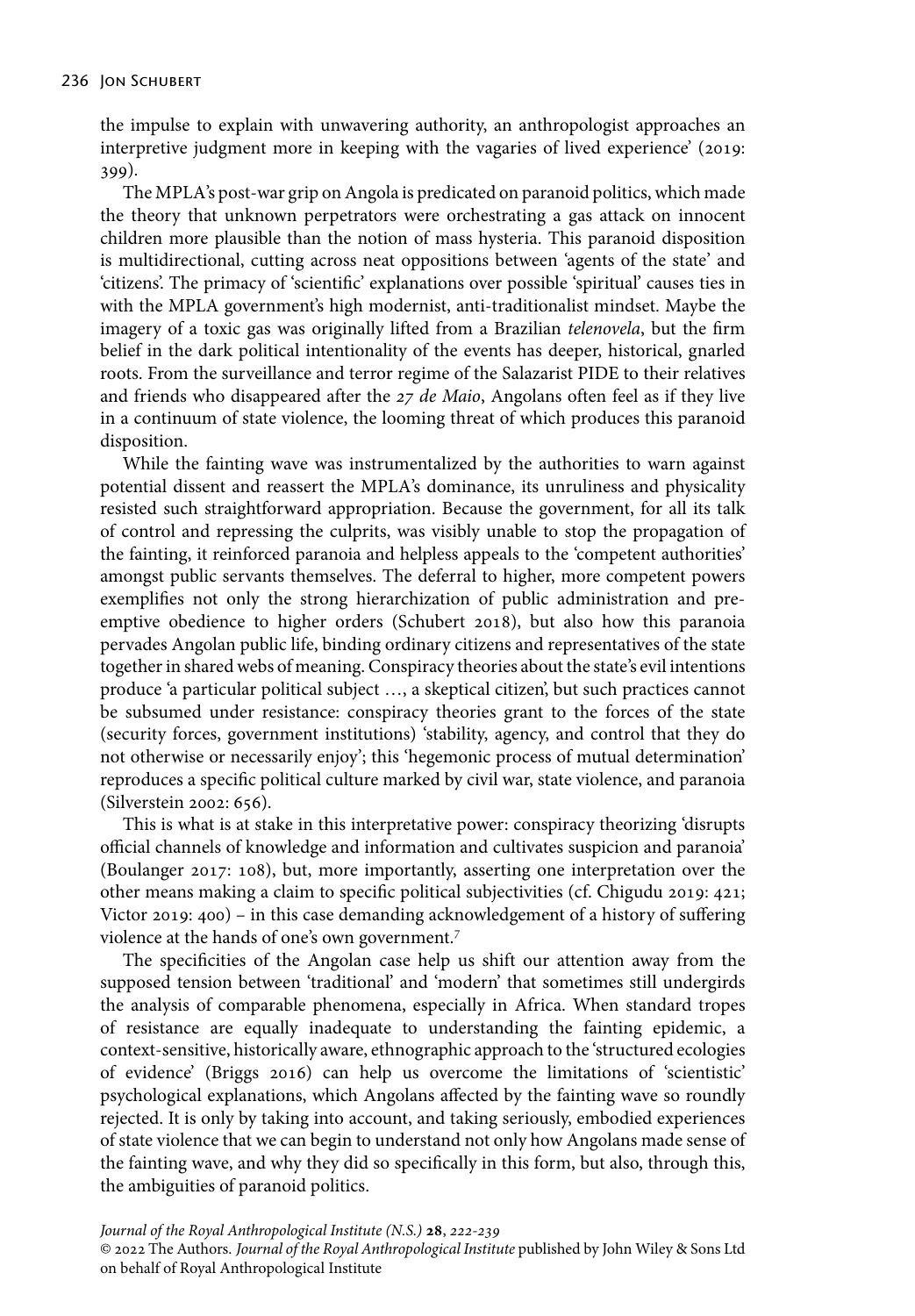#### **Acknowledgements**

I would like to thank Elizabeth Hallam, Hannah Knox, Chika Watanabe, and the anonymous reviewers for their insightful and constructive comments on this piece; I also thank audiences at departmental seminars at the LSE, the University of Sussex, and the Graduate Institute, Geneva, for their engaged and thought-provoking questions. I am very grateful to Demet Dinler, Ben Epstein, Gilson Lázaro, Agathe Mora, Isak Niehaus, Suda Perera, and Gisa Weszkalnys for their productive feedback on earlier iterations of this article. Special thanks to A.F. Robertson, who first asked 'but what about the girls?'

Open Access funding enabled and organized by Projekt DEAL.

#### **NOTES**

<sup>1</sup> Unless they are public figures speaking on the record, all interlocutors have been anonymized.

<sup>2</sup> See Schubert (2017: 20-2) for a longer note on my engagement with Angola.

<sup>3</sup> As I explain elsewhere (Schubert 2015), the MPLA has weaponized a discourse of stability and the 'gains of peace' to shut down anyone questioning its dominance and the post-war status quo.

<sup>4</sup> Lucas's use of 'our police', however, also points to an element of proprietary pride in a security service that is 'stronger than the CIA', indicating an element of complicity I develop at length in Schubert (2017).

<sup>5</sup> See also the novel *Bom dia, camaradas* by Angolan author Ondjaki (2003), in which the protagonist flees his classroom in panic at the *caixão vazio*'s arrival.

<sup>6</sup> There is evidently a class dimension to this, too: people attending these state middle schools could loosely be termed 'middle class' – that is, able to send their children to school beyond primary school, and to view schooling as an investment for social advancement. The old revolutionary bourgeoisie and elite will send their children to the French, US, international, or Portuguese school in Luanda – or send them abroad for studies.

<sup>7</sup> There is a longer history, examined in detail by Justin Pearce (2015), of associating Luandans and urban Angolans more generally as 'people of the MPLA', while rural Angolans in territories controlled by UNITA were seen as *povo da UNITA*.

## REFERENCES

ANGOP 2011. Registados 570 casos de desmaios de alunos nas últimas 24 horas. *Kapitolo*, 30 July (available online: https://kapitololo.wordpress.com/2011/07/30/registados-570-casos-de-desmaios-de*[alunos-nas-ultimas--horas/](https://kapitololo.wordpress.com/2011/07/30/registados-570-casos-de-desmaios-de-alunos-nas-ultimas-24-horas/)*, accessed 29 November 2021).

ARETXAGA, B. 2003. Maddening states. Annual Review of Anthropology 32, 393-410.

BERNAULT, F. 2006. Body, power and sacrifice in Equatorial Africa. *Journal of African History* 47, 207-39.

Bertelsen, B.E. 2016. *Violent becomings: state formation, sociality, and power in Mozambique*. New York: Berghahn Books.

- BODDY, J. 1994. Spirit possession revisited: beyond instrumentality. Annual Review of Anthropology 23, 407-34.
- Boulanger, D. 2017. *Fiction as history? Resistance, complicities and the intellectual history of postcolonial Angola*. Ph.D. thesis, King's College London.
- Briggs, C.L. 2004. Theorizing modernity conspiratorially: science, scale, and the political economy of public discourse in explanations of a cholera epidemic. *American Ethnologist* 31, 164-87.

- 2016. Ecologies of evidence in a mysterious epidemic. *Medicine Anthropology Theory* 3, 149-62.

Cabrita Mateus, D. 2007. *Purga em Angola*. Lisbon: Edições Asa.

Chigudu, S. 2019. The politics of cholera, crisis and citizenship in urban Zimbabwe: 'people were dying like flies'. *African Affairs* 118, 413-34.

Comaroff, J. 1985. *Body of power, spirit of resistance*. Chicago: University Press.

& J.L. Comaroff 2003. Alien-nation: zombies, immigrants, and millennial capitalism. *South Atlantic Quarterly* **101**, 779-805.

DERBY, L. 2008. Imperial secrets: vampires and nationhood in Puerto Rico. Past & Present 199, 290-312.

ELLIS, S. 1989. Tuning in to Pavement Radio. African Affairs 88, 321-30.

- Fassin, D. 2008. The embodied past: from paranoid style to politics of memory in South Africa. *Social Anthropology* **16**, 312-28.
- Fonseca, M.N.S. 2015. Poemas de autoria feminina na antologia angolana 'Todos os sonhos'. *Via Atlântica* , 197-214.

*Journal of the Royal Anthropological Institute (N.S.)* **28**, 222-239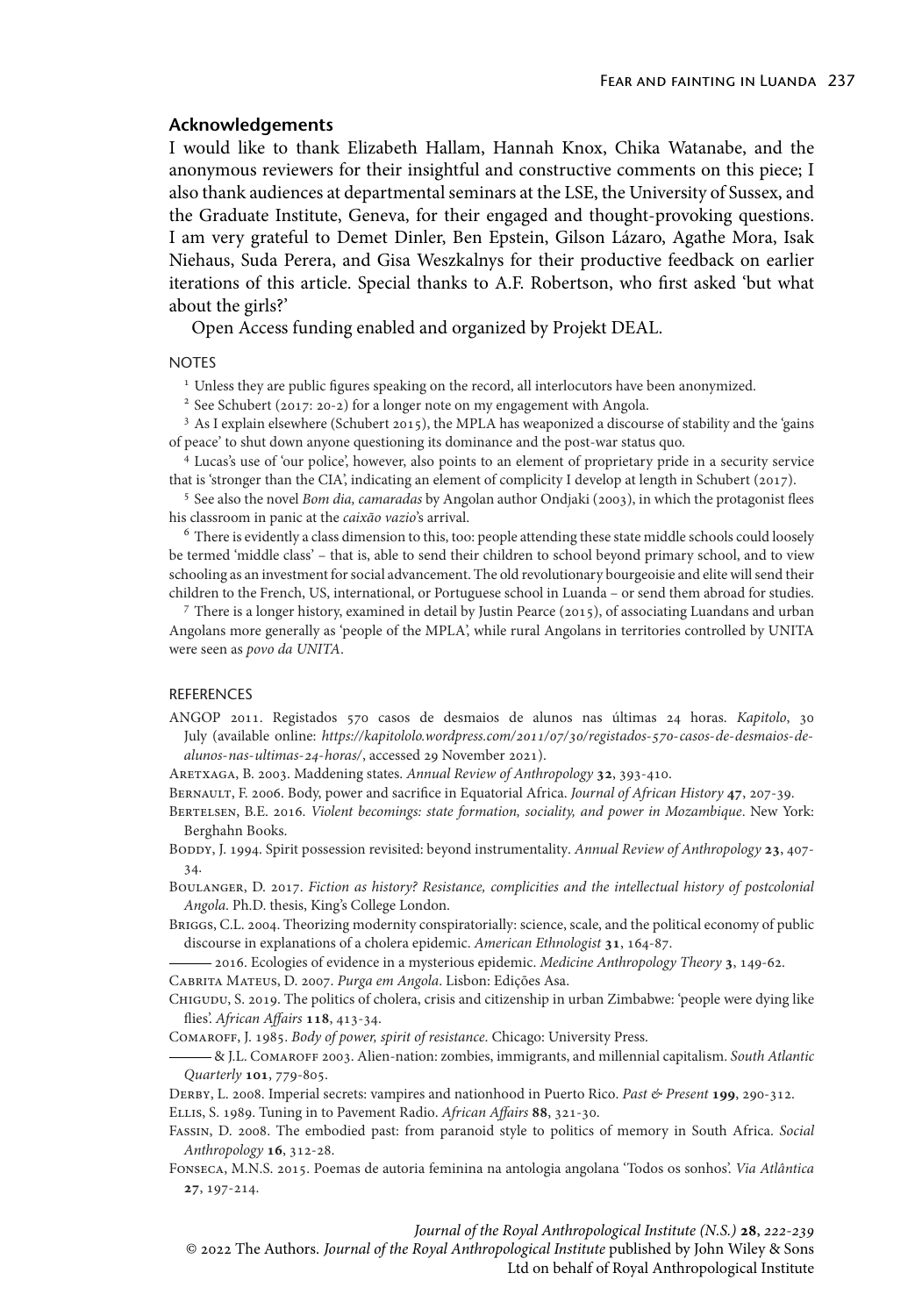#### 238 JON SCHUBERT

- Fontein, J. 2009. Anticipating the tsunami: rumours, planning and the arbitrary state in Zimbabwe. *Africa: Journal of the International African Institute* 79, 369-98.
- Francisco, M. 2007. Nuvem Negra *–* o drama do 27 de Maio de 1977. Lisbon: Clássica Editora.
- Geschiere, P. 1997. *The modernity of witchcraft: politics and the occult in postcolonial Africa*. Charlottesville: University of Virginia Press.
- GOLDSTEIN, D.M. & K. HALL 2015. Mass hysteria in Le Roy, New York: how brain experts materialized truth and outscienced environmental inquiry. *American Ethnologist* 42, 640-57.

GREEN, L. 1994. Fear as a way of life. *Cultural Anthropology* 9, 227-56.

- Honwana, A. 2003. Undying past: spirit possession and the memory of war in southern Mozambique. In *Magic and modernity: interfaces of revelation and concealment* (eds) B. Meyer & P. Pels, 60-80. Palo Alto, Calif.: Stanford University Press.
- Humphrey, C. 2003. Stalin and the blue elephant: paranoia and complicity in post-communist metahistories. In *Transparency and conspiracy: ethnographies of suspicion in the new world order* (eds) T. Sanders & H.G. West, 175-203. Durham, N.C.: Duke University Press.

*Jornal de Angola* 2011. MPLA preocupado com casos de desmaios em escolas de Luanda. 26 July.

- Kassembe, D. 1995. *Angola. ans de guerre civile une femme accuse*. Paris: L'Harmattan.
- Kroeger, K.A. 2003. AIDS rumors, imaginary enemies, and the body politic in Indonesia. *American Ethnologist* 30, 243-57.
- Littlewood, R. 2016. Coconuts and syphilis: an essay in overinterpretation. In *On knowing and not knowing in the anthropology of medicine* (ed.) R. Littlewood, 18-28. New York: Routledge.
- Mendes, N. 2011. Substância tóxica volta a provocar desmaios na escola 6052 em Luanda. *Sic Noticias*, 4 May (available online: https://sicnoticias.pt/Lusa/2011-05-04-angola-substancia-toxica-ainda-por-identificar*[causa-desmaios-a--estudantes-de-tres-escolas](https://sicnoticias.pt/Lusa/2011-05-04-angola-substancia-toxica-ainda-por-identificar-causa-desmaios-a-13-estudantes-de-tres-escolas)*, accessed 29 November 2021).
- Niehaus, I. 2005. Witches and zombies of the South African Lowveld: discourse, accusations and subjective reality. *Journal of the Royal Anthropological Institute* (N.S.) 11, 191-210.

Ondjaki 2003. *Bom dia, camaradas*. Lisbon: Caminho.

Ong, A. 1988. The production of possession: spirits and the multinational corporation in Malaysia. *American Ethnologist* 15, 28-42.

2010. *Spirits of resistance and capitalist discipline: factory women in Malaysia*. (Second edition). Albany, N.Y.: SUNY Press.

Pawson, L. 2014. *In the name of the people: Angola's forgotten massacre*. London: I.B. Tauris.

PEARCE, J. 2015. *Political identity and conflict in central Angola, 1975-2002*. Cambridge: University Press.

- SANDERS, T. 2008. Buses in Bongoland: seductive analytics and the occult. Anthropological Theory 8, 107-32. SCHEPER-HUGHES, N. 1996. Theft of life: the globalization of organ-stealing rumors. Anthropology Today 12, 3-11.
- Schubert, J. 2010. 'Democratisation' and the consolidation of political authority in post-war Angola. *Journal of Southern African Studies* , 657-72.
- 2015. 2002, Year zero: history as anti-politics in the 'New Angola'. *Journal of Southern African Studies* 41, 835-52.
- 2017. *Working the system: a political ethnography of the new Angola*. Ithaca, N.Y.: Cornell University Press.
- 2018. Seeing is believing: symbolic politics and the opportunities of non-democratic transition in Angola. Anthropology Today 34, 18-21.

Scott, J.C. 1985. *Weapons of the weak: everyday forms of peasant resistance*. New Haven: Yale University Press. 1990. *Domination and the arts of resistance: hidden transcripts*. New Haven: Yale University Press.

SEALE-FELDMAN, A. 2019. Relational affliction: reconceptualizing 'mass hysteria'. *Ethos* 47, 307-25.

Shapiro, N. 2014. Un-knowing exposure: toxic emergency housing, strategic inconclusivity and governance in the US Gulf South. In *Knowledge,technology and law* (eds) E. Cloatre & M. Pickersgill, 189-205. New York: Routledge.

Silverstein, P.A. 2002. An excess of truth: violence, conspiracy theorizing and the Algerian Civil War. *Anthropological Quarterly* 75, 643-74.

- Spall, J. 2020. *Manhood, morality and the transformation of Angola: MPLA veterans and post-war dynamics*. New York: Boydell & Brewer.
- THIRANAGAMA, S. & T. KELLY 2010. Introduction: Specters of treason. In *Traitors: suspicion, intimacy, and the ethics of state-building* (eds) S. Thiranagama & T. Kelly, 1-23. Philadelphia: University of Pennsylvania Press.

*Journal of the Royal Anthropological Institute (N.S.)* **28**, 222-239